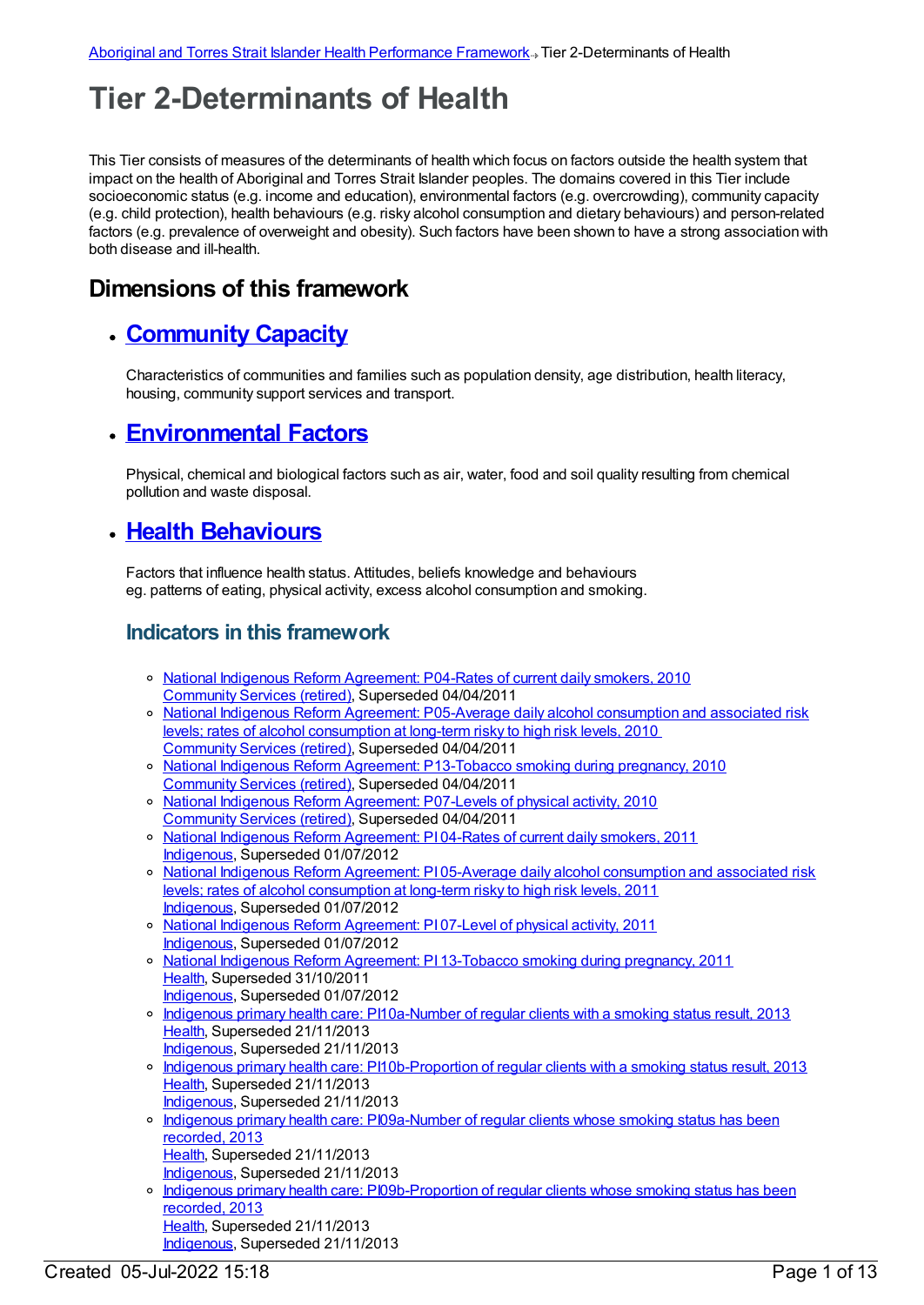- Indigenous primary health care: [PI16a-Number](https://meteor.aihw.gov.au/content/468121) of regular clients whose alcohol consumption status has been recorded, 2013 [Health](https://meteor.aihw.gov.au/RegistrationAuthority/12), Superseded 21/11/2013 [Indigenous](https://meteor.aihw.gov.au/RegistrationAuthority/6), Superseded 21/11/2013 o Indigenous primary health care: [PI16b-Proportion](https://meteor.aihw.gov.au/content/468123) of regular clients whose alcohol consumption status has been recorded, 2013 [Health](https://meteor.aihw.gov.au/RegistrationAuthority/12), Superseded 21/11/2013 [Indigenous](https://meteor.aihw.gov.au/RegistrationAuthority/6), Superseded 21/11/2013 o Indigenous primary health care: [PI09a-Number](https://meteor.aihw.gov.au/content/431125) of regular clients whose smoking status has been recorded, 2012 [Health](https://meteor.aihw.gov.au/RegistrationAuthority/12), Superseded 23/02/2012 o Indigenous primary health care: [PI09b-Proportion](https://meteor.aihw.gov.au/content/435799) of regular clients whose smoking status has been recorded, 2012 [Health](https://meteor.aihw.gov.au/RegistrationAuthority/12), Superseded 23/02/2012 o Indigenous primary health care: [PI16a-Number](https://meteor.aihw.gov.au/content/438220) of regular clients whose alcohol consumption status has been recorded, 2012 [Health](https://meteor.aihw.gov.au/RegistrationAuthority/12), Superseded 23/02/2012 o Indigenous primary health care: [PI16b-Proportion](https://meteor.aihw.gov.au/content/438224) of regular clients whose alcohol consumption status has been recorded, 2012 [Health](https://meteor.aihw.gov.au/RegistrationAuthority/12), Superseded 23/02/2012 o National Indigenous Reform Agreement: PI [13-Tobacco](https://meteor.aihw.gov.au/content/438635) smoking during pregnancy, 2012 [Indigenous](https://meteor.aihw.gov.au/RegistrationAuthority/6), Superseded 13/06/2013 o National Indigenous Reform [Agreement:](https://meteor.aihw.gov.au/content/438495) PI 04-Rates of current daily smokers, 2012 [Indigenous](https://meteor.aihw.gov.au/RegistrationAuthority/6), Superseded 13/06/2013 o National Indigenous Reform Agreement: PI 05-Average daily alcohol [consumption](https://meteor.aihw.gov.au/content/438585) and associated risk levels; rates of alcohol consumption at long-term risky to high risk levels, 2012 [Indigenous](https://meteor.aihw.gov.au/RegistrationAuthority/6), Superseded 13/06/2013 o National Indigenous Reform [Agreement:](https://meteor.aihw.gov.au/content/438591) PI 07-Level of physical activity, 2012 [Indigenous](https://meteor.aihw.gov.au/RegistrationAuthority/6), Superseded 13/06/2013 National Indigenous Reform [Agreement:](https://meteor.aihw.gov.au/content/482972) PI 03-Rates of current daily smokers, 2013 [Indigenous](https://meteor.aihw.gov.au/RegistrationAuthority/6), Superseded 13/12/2013 National Indigenous Reform Agreement: PI 04-Levels of risky alcohol [consumption,](https://meteor.aihw.gov.au/content/482978) 2013 [Indigenous](https://meteor.aihw.gov.au/RegistrationAuthority/6), Superseded 13/12/2013 o National Indigenous Reform Agreement: PI [08-Tobacco](https://meteor.aihw.gov.au/content/484309) smoking during pregnancy, 2013 [Indigenous](https://meteor.aihw.gov.au/RegistrationAuthority/6), Superseded 13/12/2013 o Indigenous primary health care: [PI09a-Number](https://meteor.aihw.gov.au/content/504710) of regular clients whose smoking status has been recorded, 2014 [Health](https://meteor.aihw.gov.au/RegistrationAuthority/12), Superseded 13/03/2015 [Indigenous](https://meteor.aihw.gov.au/RegistrationAuthority/6), Superseded 13/03/2015 o Indigenous primary health care: [PI09b-Proportion](https://meteor.aihw.gov.au/content/504712) of regular clients whose smoking status has been recorded, 2014 [Health](https://meteor.aihw.gov.au/RegistrationAuthority/12), Superseded 13/03/2015 [Indigenous](https://meteor.aihw.gov.au/RegistrationAuthority/6), Superseded 13/03/2015 o Indigenous primary health care: [PI10b-Proportion](https://meteor.aihw.gov.au/content/504716) of regular clients with a smoking status result, 2014 [Health](https://meteor.aihw.gov.au/RegistrationAuthority/12), Superseded 13/03/2015 [Indigenous](https://meteor.aihw.gov.au/RegistrationAuthority/6), Superseded 13/03/2015 o Indigenous primary health care: [PI11a-Number](https://meteor.aihw.gov.au/content/481489) of regular clients who gave birth within the previous 12 months with a smoking status of 'current smoker', 'ex-smoker' or 'never smoked', 2014 [Health](https://meteor.aihw.gov.au/RegistrationAuthority/12), Superseded 13/03/2015 [Indigenous](https://meteor.aihw.gov.au/RegistrationAuthority/6), Superseded 13/03/2015 o Indigenous primary health care: [PI11b-Proportion](https://meteor.aihw.gov.au/content/481494) of regular clients who gave birth within the previous 12 months with a smoking status of 'current smoker', 'ex-smoker' or 'never smoked', 2014 [Health](https://meteor.aihw.gov.au/RegistrationAuthority/12), Superseded 13/03/2015 [Indigenous](https://meteor.aihw.gov.au/RegistrationAuthority/6), Superseded 13/03/2015 o Indigenous primary health care: [PI16a-Number](https://meteor.aihw.gov.au/content/504743) of regular clients whose alcohol consumption status has been recorded, 2014 [Health](https://meteor.aihw.gov.au/RegistrationAuthority/12), Superseded 13/03/2015 [Indigenous](https://meteor.aihw.gov.au/RegistrationAuthority/6), Superseded 13/03/2015 o Indigenous primary health care: [PI16b-Proportion](https://meteor.aihw.gov.au/content/504745) of regular clients whose alcohol consumption status has been recorded, 2014 [Health](https://meteor.aihw.gov.au/RegistrationAuthority/12), Superseded 13/03/2015 [Indigenous](https://meteor.aihw.gov.au/RegistrationAuthority/6), Superseded 13/03/2015 o Indigenous primary health care: [PI10a-Number](https://meteor.aihw.gov.au/content/504714) of regular clients with a smoking status result, 2014 [Health](https://meteor.aihw.gov.au/RegistrationAuthority/12), Superseded 13/03/2015 [Indigenous](https://meteor.aihw.gov.au/RegistrationAuthority/6), Superseded 13/03/2015 o National Indigenous Reform [Agreement:](https://meteor.aihw.gov.au/content/525831) PI 03-Rates of current daily smokers, 2014 [Indigenous](https://meteor.aihw.gov.au/RegistrationAuthority/6), Superseded 24/11/2014
	- o National Indigenous Reform Agreement: PI 04-Levels of risky alcohol [consumption,](https://meteor.aihw.gov.au/content/525837) 2014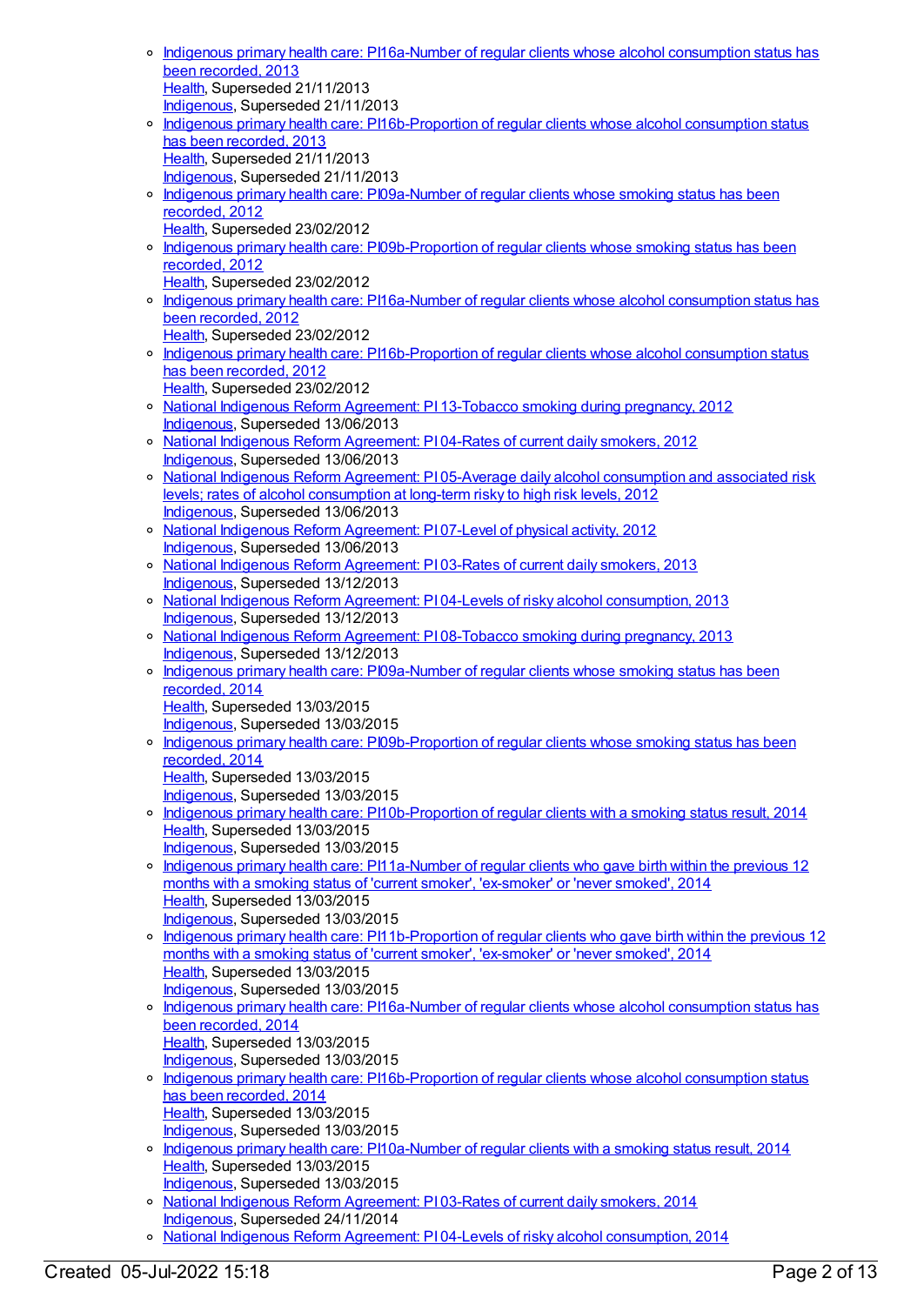[Indigenous](https://meteor.aihw.gov.au/RegistrationAuthority/6), Superseded 24/11/2014 o National Indigenous Reform Agreement: PI [08-Tobacco](https://meteor.aihw.gov.au/content/525835) smoking during pregnancy, 2014 [Indigenous](https://meteor.aihw.gov.au/RegistrationAuthority/6), Superseded 24/11/2014 o Indigenous primary health care: [PI09a-Number](https://meteor.aihw.gov.au/content/589019) of regular clients whose smoking status has been recorded, 2015 [Health](https://meteor.aihw.gov.au/RegistrationAuthority/12), Superseded 05/10/2016 [Indigenous](https://meteor.aihw.gov.au/RegistrationAuthority/6), Superseded 20/01/2017 o Indigenous primary health care: [PI09b-Proportion](https://meteor.aihw.gov.au/content/589021) of regular clients whose smoking status has been recorded, 2015 [Health](https://meteor.aihw.gov.au/RegistrationAuthority/12), Superseded 05/10/2016 [Indigenous](https://meteor.aihw.gov.au/RegistrationAuthority/6), Superseded 20/01/2017 Indigenous primary health care: [PI10a-Number](https://meteor.aihw.gov.au/content/589026) of regular clients with a smoking status result, 2015 [Health](https://meteor.aihw.gov.au/RegistrationAuthority/12), Superseded 05/10/2016 [Indigenous](https://meteor.aihw.gov.au/RegistrationAuthority/6), Superseded 20/01/2017 o Indigenous primary health care: [PI10b-Proportion](https://meteor.aihw.gov.au/content/589030) of regular clients with a smoking status result, 2015 [Health](https://meteor.aihw.gov.au/RegistrationAuthority/12), Superseded 05/10/2016 [Indigenous](https://meteor.aihw.gov.au/RegistrationAuthority/6), Superseded 20/01/2017 o Indigenous primary health care: [PI16a-Number](https://meteor.aihw.gov.au/content/589061) of regular clients whose alcohol consumption status has been recorded, 2015 [Health](https://meteor.aihw.gov.au/RegistrationAuthority/12), Superseded 05/10/2016 [Indigenous](https://meteor.aihw.gov.au/RegistrationAuthority/6), Superseded 20/01/2017 Indigenous primary health care: [PI16b-Proportion](https://meteor.aihw.gov.au/content/589064) of regular clients whose alcohol consumption status has been recorded, 2015 [Health](https://meteor.aihw.gov.au/RegistrationAuthority/12), Superseded 05/10/2016 [Indigenous](https://meteor.aihw.gov.au/RegistrationAuthority/6), Superseded 20/01/2017 o National Indigenous Reform [Agreement:](https://meteor.aihw.gov.au/content/579068) PI 03-Rates of current daily smokers, 2015 [Indigenous](https://meteor.aihw.gov.au/RegistrationAuthority/6), Superseded 18/11/2015 National Indigenous Reform Agreement: PI 04-Levels of risky alcohol [consumption,](https://meteor.aihw.gov.au/content/579070) 2015 [Indigenous](https://meteor.aihw.gov.au/RegistrationAuthority/6), Superseded 18/11/2015 National Indigenous Reform Agreement: PI [08-Tobacco](https://meteor.aihw.gov.au/content/579078) smoking during pregnancy, 2015 [Indigenous](https://meteor.aihw.gov.au/RegistrationAuthority/6), Superseded 18/11/2015 o Indigenous primary health care: [PI17a-Number](https://meteor.aihw.gov.au/content/591952) of regular clients who had an AUDIT-C with result within specified levels, 2015 [Health](https://meteor.aihw.gov.au/RegistrationAuthority/12), Superseded 05/10/2016 [Indigenous](https://meteor.aihw.gov.au/RegistrationAuthority/6), Superseded 20/01/2017 Indigenous primary health care: [PI17b-Proportion](https://meteor.aihw.gov.au/content/585006) of regular clients who had an AUDIT-C with result within specified levels, 2015 [Health](https://meteor.aihw.gov.au/RegistrationAuthority/12), Superseded 05/10/2016 [Indigenous](https://meteor.aihw.gov.au/RegistrationAuthority/6), Superseded 20/01/2017 o Indigenous primary health care: [PI11a-Number](https://meteor.aihw.gov.au/content/589035) of regular clients who gave birth within the previous 12 months with a smoking status of 'current smoker', 'ex-smoker' or 'never smoked', 2015 [Health](https://meteor.aihw.gov.au/RegistrationAuthority/12), Superseded 05/10/2016 [Indigenous](https://meteor.aihw.gov.au/RegistrationAuthority/6), Superseded 20/01/2017 o Indigenous primary health care: [PI11b-Proportion](https://meteor.aihw.gov.au/content/589037) of regular clients who gave birth within the previous 12 months with a smoking status of 'current smoker', 'ex-smoker' or 'never smoked', 2015 [Health](https://meteor.aihw.gov.au/RegistrationAuthority/12), Superseded 05/10/2016 [Indigenous](https://meteor.aihw.gov.au/RegistrationAuthority/6), Superseded 20/01/2017 National Indigenous Reform [Agreement:](https://meteor.aihw.gov.au/content/611151) PI 03—Rates of current daily smokers, 2016 [Indigenous](https://meteor.aihw.gov.au/RegistrationAuthority/6), Superseded 01/07/2016 National Indigenous Reform Agreement: PI 04—Levels of risky alcohol [consumption,](https://meteor.aihw.gov.au/content/611159) 2016 [Indigenous](https://meteor.aihw.gov.au/RegistrationAuthority/6), Superseded 01/07/2016 o National Indigenous Reform Agreement: PI [08—Tobacco](https://meteor.aihw.gov.au/content/611180) smoking during pregnancy, 2016 [Indigenous](https://meteor.aihw.gov.au/RegistrationAuthority/6), Superseded 01/07/2016 o Indigenous primary health care: [PI09a-Number](https://meteor.aihw.gov.au/content/663863) of regular clients whose smoking status has been recorded, 2015-2017 [Health](https://meteor.aihw.gov.au/RegistrationAuthority/12), Superseded 25/01/2018 [Indigenous](https://meteor.aihw.gov.au/RegistrationAuthority/6), Superseded 27/02/2018 o Indigenous primary health care: [PI09b-Proportion](https://meteor.aihw.gov.au/content/663866) of regular clients whose smoking status has been recorded, 2015-2017 [Health](https://meteor.aihw.gov.au/RegistrationAuthority/12), Superseded 25/01/2018 [Indigenous](https://meteor.aihw.gov.au/RegistrationAuthority/6), Superseded 27/02/2018 Indigenous primary health care: [PI10a-Number](https://meteor.aihw.gov.au/content/663870) of regular clients with a smoking status result, 2015-2017 [Health](https://meteor.aihw.gov.au/RegistrationAuthority/12), Superseded 25/01/2018 [Indigenous](https://meteor.aihw.gov.au/RegistrationAuthority/6), Superseded 27/02/2018 o Indigenous primary health care: [PI11b-Proportion](https://meteor.aihw.gov.au/content/663876) of regular clients who gave birth within the previous 12 months with a smoking status of 'current smoker', 'ex-smoker' or 'never smoked', 2015-2017

[Health](https://meteor.aihw.gov.au/RegistrationAuthority/12), Superseded 25/01/2018 [Indigenous](https://meteor.aihw.gov.au/RegistrationAuthority/6), Superseded 27/02/2018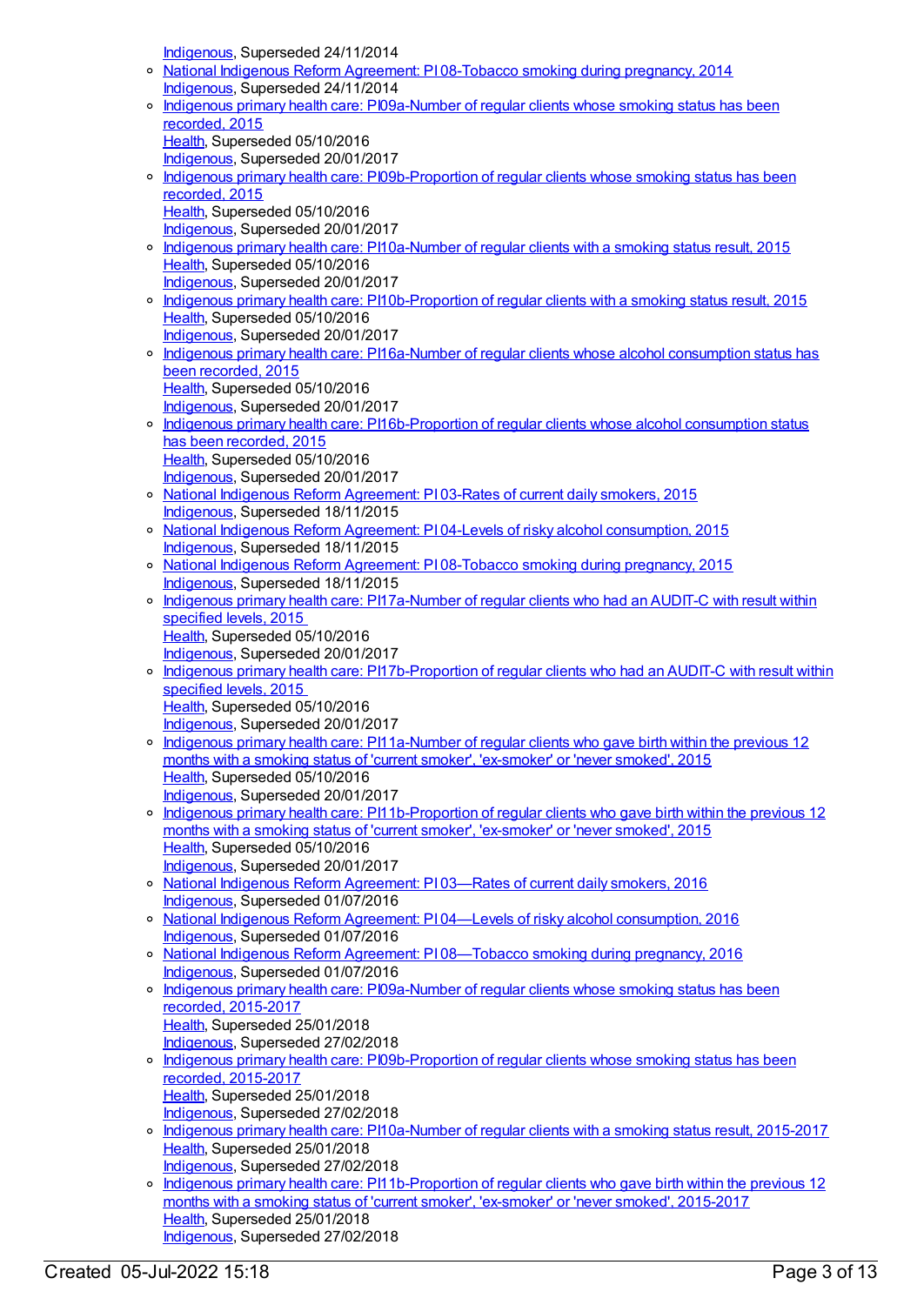- Indigenous primary health care: [PI16a-Number](https://meteor.aihw.gov.au/content/663878) of regular clients whose alcohol consumption status has been recorded, 2015-2017 [Health](https://meteor.aihw.gov.au/RegistrationAuthority/12), Superseded 25/01/2018 [Indigenous](https://meteor.aihw.gov.au/RegistrationAuthority/6), Superseded 27/02/2018
- o Indigenous primary health care: [PI16b-Proportion](https://meteor.aihw.gov.au/content/663880) of regular clients whose alcohol consumption status has been recorded, 2015-2017 [Health](https://meteor.aihw.gov.au/RegistrationAuthority/12), Superseded 25/01/2018 [Indigenous](https://meteor.aihw.gov.au/RegistrationAuthority/6), Superseded 27/02/2018
- o Indigenous primary health care: [PI17a-Number](https://meteor.aihw.gov.au/content/663963) of regular clients who had an AUDIT-C with result within specified levels, 2015-2017 [Health](https://meteor.aihw.gov.au/RegistrationAuthority/12), Superseded 25/01/2018 [Indigenous](https://meteor.aihw.gov.au/RegistrationAuthority/6), Superseded 27/02/2018
- o Indigenous primary health care: [PI17b-Proportion](https://meteor.aihw.gov.au/content/663965) of regular clients who had an AUDIT-C with result within specified levels, 2015-2017 [Health](https://meteor.aihw.gov.au/RegistrationAuthority/12), Superseded 25/01/2018 [Indigenous](https://meteor.aihw.gov.au/RegistrationAuthority/6), Superseded 27/02/2018
- o Indigenous primary health care: [PI11a-Number](https://meteor.aihw.gov.au/content/663874) of regular clients who gave birth within the previous 12 months with a smoking status of 'current smoker', 'ex-smoker' or 'never smoked', 2015-2017 [Health](https://meteor.aihw.gov.au/RegistrationAuthority/12), Superseded 25/01/2018 [Indigenous](https://meteor.aihw.gov.au/RegistrationAuthority/6), Superseded 27/02/2018
- National Indigenous Reform [Agreement:](https://meteor.aihw.gov.au/content/645387) PI 03—Rates of current daily smokers, 2017 [Indigenous](https://meteor.aihw.gov.au/RegistrationAuthority/6), Superseded 06/06/2017
- o National Indigenous Reform Agreement: PI 04—Levels of risky alcohol [consumption,](https://meteor.aihw.gov.au/content/645389) 2017 [Indigenous](https://meteor.aihw.gov.au/RegistrationAuthority/6), Superseded 06/06/2017
- o National Indigenous Reform Agreement: PI 08-Tobacco smoking during pregnancy, 2017 [Indigenous](https://meteor.aihw.gov.au/RegistrationAuthority/6), Superseded 06/06/2017
- Indigenous primary health care: [PI16a-Number](https://meteor.aihw.gov.au/content/686354) of regular clients whose alcohol consumption status has been recorded, 2015-2017 [Health](https://meteor.aihw.gov.au/RegistrationAuthority/12), Superseded 17/10/2018 [Indigenous](https://meteor.aihw.gov.au/RegistrationAuthority/6), Superseded 17/10/2018 Indigenous primary health care: [PI16b-Proportion](https://meteor.aihw.gov.au/content/686399) of regular clients whose alcohol consumption status
- has been recorded, 2015-2017 [Health](https://meteor.aihw.gov.au/RegistrationAuthority/12), Superseded 17/10/2018 [Indigenous](https://meteor.aihw.gov.au/RegistrationAuthority/6), Superseded 17/10/2018
- Indigenous primary health care: [PI17a-Number](https://meteor.aihw.gov.au/content/686358) of regular clients who had an AUDIT-C with result within specified levels, 2015-2017 [Health](https://meteor.aihw.gov.au/RegistrationAuthority/12), Superseded 17/10/2018 [Indigenous](https://meteor.aihw.gov.au/RegistrationAuthority/6), Superseded 17/10/2018
- o Indigenous primary health care: [PI17b-Proportion](https://meteor.aihw.gov.au/content/686360) of regular clients who had an AUDIT-C with result within specified levels, 2015-2017 [Health](https://meteor.aihw.gov.au/RegistrationAuthority/12), Superseded 17/10/2018 [Indigenous](https://meteor.aihw.gov.au/RegistrationAuthority/6), Superseded 17/10/2018
- o Indigenous primary health care: [PI09a-Number](https://meteor.aihw.gov.au/content/686447) of regular clients whose smoking status has been recorded, 2015-2017 [Health](https://meteor.aihw.gov.au/RegistrationAuthority/12), Superseded 17/10/2018 [Indigenous](https://meteor.aihw.gov.au/RegistrationAuthority/6), Superseded 17/10/2018
- o Indigenous primary health care: [PI09b-Proportion](https://meteor.aihw.gov.au/content/686451) of regular clients whose smoking status has been recorded, 2015-2017 [Health](https://meteor.aihw.gov.au/RegistrationAuthority/12), Superseded 17/10/2018
- [Indigenous](https://meteor.aihw.gov.au/RegistrationAuthority/6), Superseded 17/10/2018
- Indigenous primary health care: [PI10a-Number](https://meteor.aihw.gov.au/content/686454) of regular clients with a smoking status result, 2015-2017 [Health](https://meteor.aihw.gov.au/RegistrationAuthority/12), Superseded 17/10/2018 [Indigenous](https://meteor.aihw.gov.au/RegistrationAuthority/6), Superseded 17/10/2018
- o Indigenous primary health care: [PI10b-Proportion](https://meteor.aihw.gov.au/content/686456) of regular clients with a smoking status result, 2015-2017
	- [Health](https://meteor.aihw.gov.au/RegistrationAuthority/12), Superseded 17/10/2018
	- [Indigenous](https://meteor.aihw.gov.au/RegistrationAuthority/6), Superseded 17/10/2018
- <sup>o</sup> Indigenous primary health care: [PI10b-Proportion](https://meteor.aihw.gov.au/content/663872) of regular clients with a smoking status result, 2015-2017 [Health](https://meteor.aihw.gov.au/RegistrationAuthority/12), Superseded 25/01/2018
	- [Indigenous](https://meteor.aihw.gov.au/RegistrationAuthority/6), Superseded 27/02/2018
- o Indigenous primary health care: [PI11a-Number](https://meteor.aihw.gov.au/content/686460) of regular clients who gave birth within the previous 12 months with a smoking status of 'current smoker', 'ex-smoker' or 'never smoked', 2015-2017 [Health](https://meteor.aihw.gov.au/RegistrationAuthority/12), Superseded 17/10/2018 [Indigenous](https://meteor.aihw.gov.au/RegistrationAuthority/6), Superseded 17/10/2018
- o Indigenous primary health care: [PI11b-Proportion](https://meteor.aihw.gov.au/content/686465) of regular clients who gave birth within the previous 12 months with a smoking status of 'current smoker', 'ex-smoker' or 'never smoked', 2015-2017 [Health](https://meteor.aihw.gov.au/RegistrationAuthority/12), Superseded 17/10/2018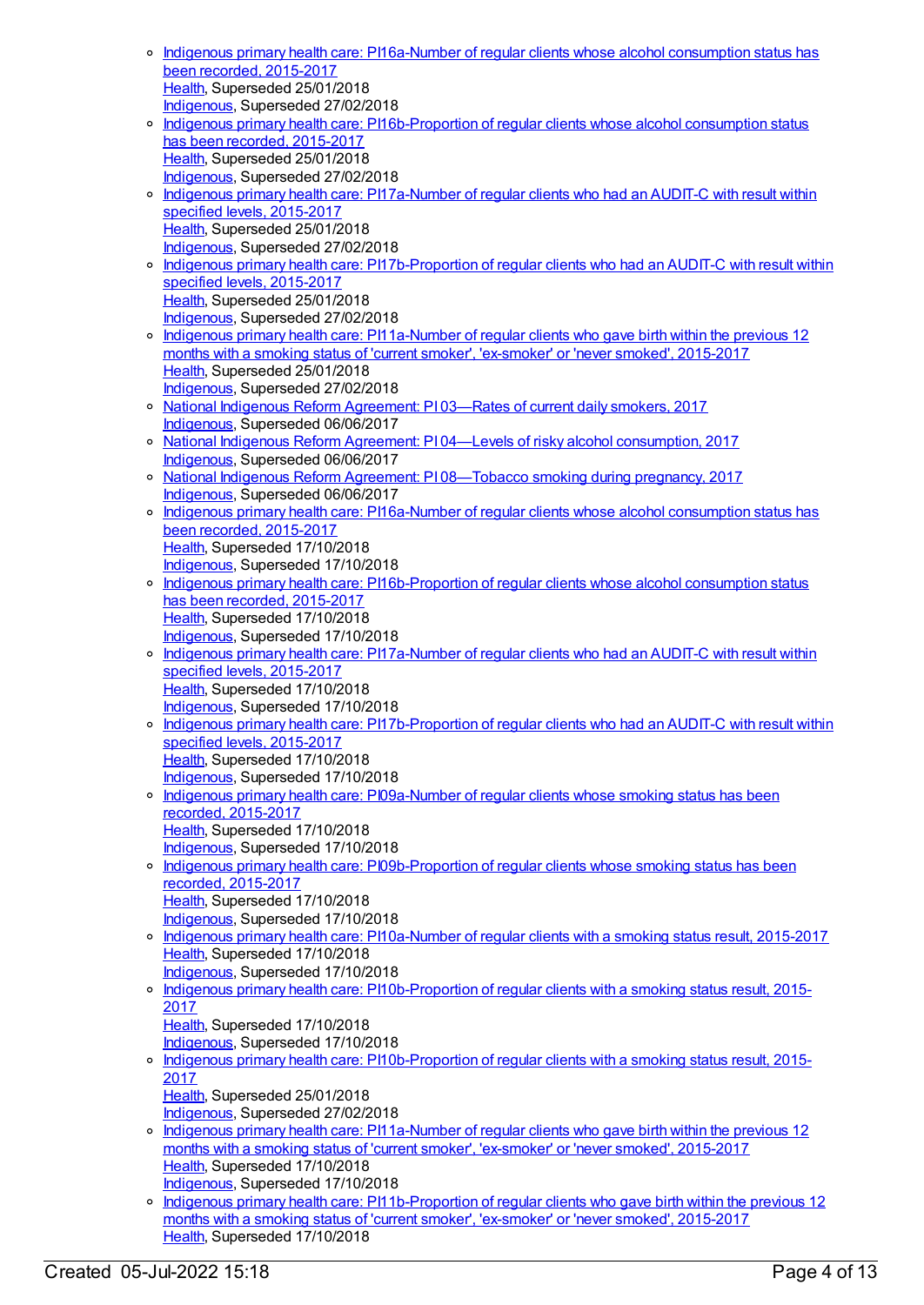[Indigenous](https://meteor.aihw.gov.au/RegistrationAuthority/6), Superseded 17/10/2018

- o National Indigenous Reform [Agreement:](https://meteor.aihw.gov.au/content/668668) PI 03-Rates of current daily smokers, 2018 [Indigenous](https://meteor.aihw.gov.au/RegistrationAuthority/6), Superseded 31/07/2018
- o National Indigenous Reform Agreement: PI 04-Levels of risky alcohol [consumption,](https://meteor.aihw.gov.au/content/668670) 2018 [Indigenous](https://meteor.aihw.gov.au/RegistrationAuthority/6), Superseded 31/07/2018
- o National Indigenous Reform Agreement: PI [08-Tobacco](https://meteor.aihw.gov.au/content/668672) smoking during pregnancy, 2018 [Indigenous](https://meteor.aihw.gov.au/RegistrationAuthority/6), Superseded 31/07/2018
- o Indigenous primary health care: [PI09b-Proportion](https://meteor.aihw.gov.au/content/687959) of regular clients whose smoking status has been recorded, 2018-2019 [Health](https://meteor.aihw.gov.au/RegistrationAuthority/12), Superseded 16/01/2020
	- [Indigenous](https://meteor.aihw.gov.au/RegistrationAuthority/6), Superseded 14/07/2021
- o Indigenous primary health care: [PI10a-Number](https://meteor.aihw.gov.au/content/687961) of regular clients with a smoking status result, 2018-2019 [Health](https://meteor.aihw.gov.au/RegistrationAuthority/12), Superseded 16/01/2020 [Indigenous](https://meteor.aihw.gov.au/RegistrationAuthority/6), Superseded 14/07/2021
- o Indigenous primary health care: [PI10b-Proportion](https://meteor.aihw.gov.au/content/687963) of regular clients with a smoking status result, 2018-2019
	- [Health](https://meteor.aihw.gov.au/RegistrationAuthority/12), Superseded 16/01/2020
- [Indigenous](https://meteor.aihw.gov.au/RegistrationAuthority/6), Superseded 14/07/2021 <sup>o</sup> Indigenous primary health care: [PI11a-Number](https://meteor.aihw.gov.au/content/687966) of regular clients who gave birth within the previous 12 months with a smoking status of 'current smoker', 'ex-smoker' or 'never smoked', 2018-2019 [Health](https://meteor.aihw.gov.au/RegistrationAuthority/12), Superseded 16/01/2020
	- [Indigenous](https://meteor.aihw.gov.au/RegistrationAuthority/6), Superseded 14/07/2021
- o Indigenous primary health care: [PI11b-Proportion](https://meteor.aihw.gov.au/content/687968) of regular clients who gave birth within the previous 12 months with a smoking status of 'current smoker', 'ex-smoker' or 'never smoked', 2018-2019 [Health](https://meteor.aihw.gov.au/RegistrationAuthority/12), Superseded 16/01/2020 [Indigenous](https://meteor.aihw.gov.au/RegistrationAuthority/6), Superseded 14/07/2021
- Indigenous primary health care: [PI16a-Number](https://meteor.aihw.gov.au/content/687988) of regular clients whose alcohol consumption status has been recorded, 2018-2019 [Health](https://meteor.aihw.gov.au/RegistrationAuthority/12), Superseded 16/01/2020 [Indigenous](https://meteor.aihw.gov.au/RegistrationAuthority/6), Superseded 14/07/2021
- Indigenous primary health care: [PI16b-Proportion](https://meteor.aihw.gov.au/content/687990) of regular clients whose alcohol consumption status has been recorded, 2018-2019 [Health](https://meteor.aihw.gov.au/RegistrationAuthority/12), Superseded 16/01/2020
	- [Indigenous](https://meteor.aihw.gov.au/RegistrationAuthority/6), Superseded 14/07/2021
- Indigenous primary health care: [PI17a-Number](https://meteor.aihw.gov.au/content/687992) of regular clients who had an AUDIT-C with result within specified levels, 2018-2019 [Health](https://meteor.aihw.gov.au/RegistrationAuthority/12), Superseded 16/01/2020
	- [Indigenous](https://meteor.aihw.gov.au/RegistrationAuthority/6), Superseded 14/07/2021
- o Indigenous primary health care: [PI17b-Proportion](https://meteor.aihw.gov.au/content/687994) of regular clients who had an AUDIT-C with result within specified levels, 2018-2019 [Health](https://meteor.aihw.gov.au/RegistrationAuthority/12), Superseded 16/01/2020 [Indigenous](https://meteor.aihw.gov.au/RegistrationAuthority/6), Superseded 14/07/2021
- o Indigenous primary health care: [PI09a-Number](https://meteor.aihw.gov.au/content/687957) of regular clients whose smoking status has been recorded, 2018-2019 [Health](https://meteor.aihw.gov.au/RegistrationAuthority/12), Superseded 16/01/2020
- [Indigenous](https://meteor.aihw.gov.au/RegistrationAuthority/6), Superseded 14/07/2021 o National Indigenous Reform Agreement: PI [08-Tobacco](https://meteor.aihw.gov.au/content/699456) smoking during pregnancy, 2019 [Indigenous](https://meteor.aihw.gov.au/RegistrationAuthority/6), Superseded 23/08/2019
- o National Indigenous Reform Agreement: PI 04-Levels of risky alcohol [consumption,](https://meteor.aihw.gov.au/content/697285) 2019 [Indigenous](https://meteor.aihw.gov.au/RegistrationAuthority/6), Superseded 23/08/2019
- National Indigenous Reform [Agreement:](https://meteor.aihw.gov.au/content/697098) PI 03-Rates of current daily smokers, 2019 [Indigenous](https://meteor.aihw.gov.au/RegistrationAuthority/6), Superseded 17/11/2019
- o National Indigenous Reform Agreement: PI [08-Tobacco](https://meteor.aihw.gov.au/content/718486) smoking during pregnancy, 2020 [Indigenous](https://meteor.aihw.gov.au/RegistrationAuthority/6), Standard 23/08/2019
- o National Indigenous Reform Agreement: PI 04-Levels of risky alcohol [consumption,](https://meteor.aihw.gov.au/content/718478) 2020 [Indigenous](https://meteor.aihw.gov.au/RegistrationAuthority/6), Standard 23/08/2019
- o National Indigenous Reform [Agreement:](https://meteor.aihw.gov.au/content/718475) PI 03-Rates of current daily smokers, 2020 [Indigenous](https://meteor.aihw.gov.au/RegistrationAuthority/6), Standard 17/11/2019
- [Indigenous-specific](https://meteor.aihw.gov.au/content/739361) primary health care: PI09a-Number of Indigenous regular clients who have smoking status recorded, December 2020 [Indigenous](https://meteor.aihw.gov.au/RegistrationAuthority/6), Standard 14/07/2021
- o [Indigenous-specific](https://meteor.aihw.gov.au/content/739363) primary health care: PI09b-Proportion of Indigenous regular clients who have smoking status recorded, December 2020 [Indigenous](https://meteor.aihw.gov.au/RegistrationAuthority/6), Standard 14/07/2021
- o [Indigenous-specific](https://meteor.aihw.gov.au/content/739370) primary health care: PI10a-Number of Indigenous regular clients who have a smoking status result within specified categories, December 2020 [Indigenous](https://meteor.aihw.gov.au/RegistrationAuthority/6), Standard 14/07/2021
- o [Indigenous-specific](https://meteor.aihw.gov.au/content/739372) primary health care: PI10b-Proportion of Indigenous regular clients who have a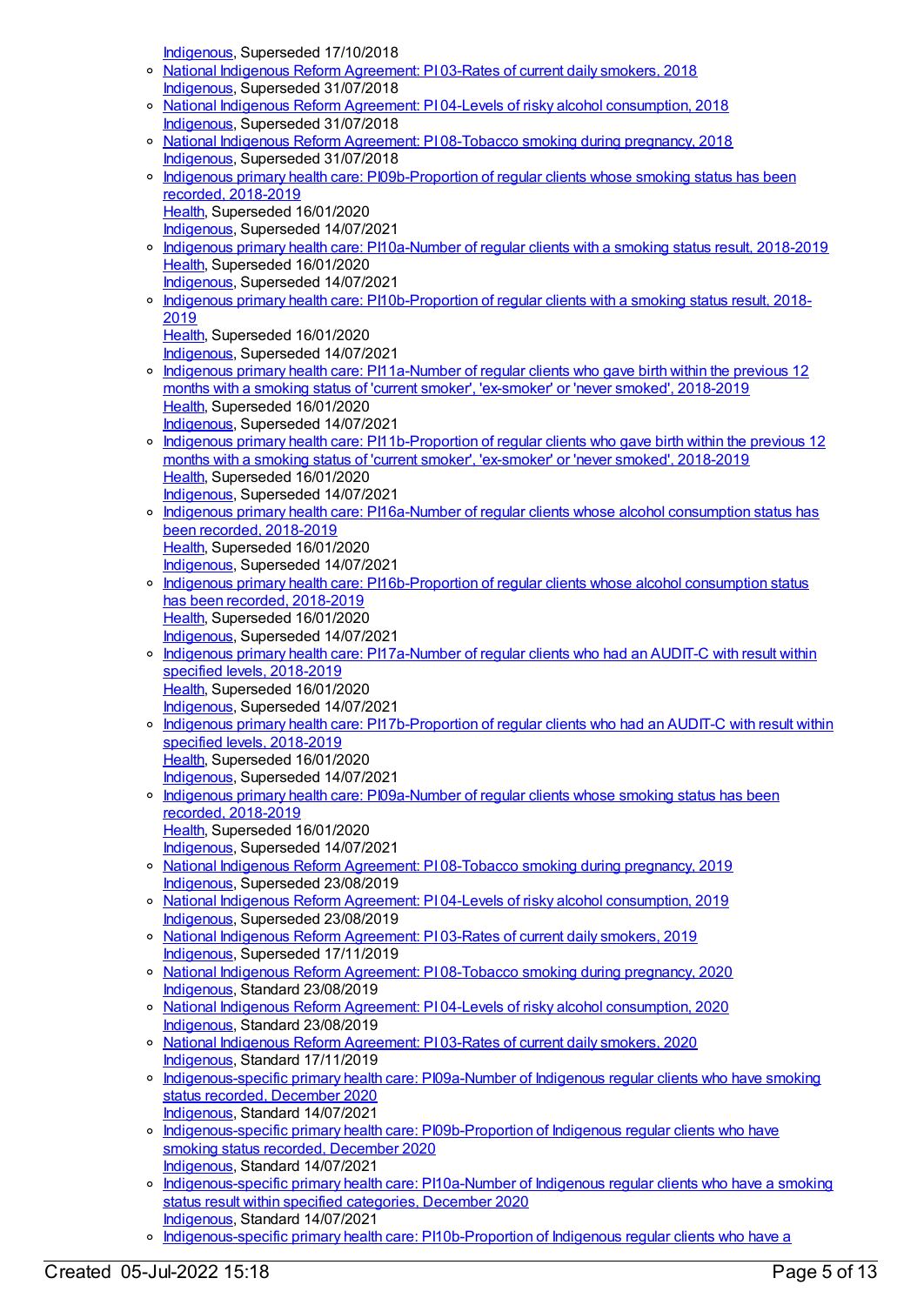smoking status result within specified categories, December 2020 [Indigenous](https://meteor.aihw.gov.au/RegistrationAuthority/6), Standard 14/07/2021

o [Indigenous-specific](https://meteor.aihw.gov.au/content/739375) primary health care: PI11a-Number of Indigenous regular clients who gave birth within the previous 12 months who have a smoking status result within specified categories, December 2020

[Indigenous](https://meteor.aihw.gov.au/RegistrationAuthority/6), Standard 14/07/2021

o [Indigenous-specific](https://meteor.aihw.gov.au/content/739380) primary health care: PI11b-Proportion of Indigenous regular clients who gave birth within the previous 12 months who have a smoking status result within specified categories, December 2020

[Indigenous](https://meteor.aihw.gov.au/RegistrationAuthority/6), Standard 14/07/2021

- o [Indigenous-specific](https://meteor.aihw.gov.au/content/739402) primary health care: PI16a-Number of Indigenous regular clients who have alcohol consumption status recorded, December 2020 [Indigenous](https://meteor.aihw.gov.au/RegistrationAuthority/6), Standard 14/07/2021
- [Indigenous-specific](https://meteor.aihw.gov.au/content/739405) primary health care: PI16b-Proportion of Indigenous regular clients who have alcohol consumption status recorded, December 2020 [Indigenous](https://meteor.aihw.gov.au/RegistrationAuthority/6), Standard 14/07/2021
- o [Indigenous-specific](https://meteor.aihw.gov.au/content/739423) primary health care: PI17a-Number of Indigenous regular clients who have an AUDIT-C result within specified levels, December 2020 [Indigenous](https://meteor.aihw.gov.au/RegistrationAuthority/6), Standard 14/07/2021
- o [Indigenous-specific](https://meteor.aihw.gov.au/content/739426) primary health care: PI17b-Proportion of Indigenous regular clients who have an AUDIT-C result within specified levels, December 2020 [Indigenous](https://meteor.aihw.gov.au/RegistrationAuthority/6), Standard 14/07/2021
- o Indigenous primary health care: [PI09a-Number](https://meteor.aihw.gov.au/content/717300) of regular clients whose smoking status has been recorded, June 2020 [Health](https://meteor.aihw.gov.au/RegistrationAuthority/12), Retired 13/10/2021
- [Indigenous](https://meteor.aihw.gov.au/RegistrationAuthority/6), Superseded 14/07/2021 o Indigenous primary health care: [PI09b-Proportion](https://meteor.aihw.gov.au/content/717302) of regular clients whose smoking status has been recorded, June 2020 [Health](https://meteor.aihw.gov.au/RegistrationAuthority/12), Retired 13/10/2021 [Indigenous](https://meteor.aihw.gov.au/RegistrationAuthority/6), Superseded 14/07/2021
- Indigenous primary health care: [PI10a-Number](https://meteor.aihw.gov.au/content/717304) of regular clients with a smoking status result, June 2020 [Health](https://meteor.aihw.gov.au/RegistrationAuthority/12), Retired 13/10/2021
- [Indigenous](https://meteor.aihw.gov.au/RegistrationAuthority/6), Superseded 14/07/2021
- o Indigenous primary health care: [PI10b-Proportion](https://meteor.aihw.gov.au/content/717306) of regular clients with a smoking status result, June 2020

[Health](https://meteor.aihw.gov.au/RegistrationAuthority/12), Retired 13/10/2021

- [Indigenous](https://meteor.aihw.gov.au/RegistrationAuthority/6), Superseded 14/07/2021
- o Indigenous primary health care: [PI11a-Number](https://meteor.aihw.gov.au/content/717308) of regular clients who gave birth within the previous 12 months with a smoking status of 'current smoker', 'ex-smoker' or 'never smoked', June 2020 [Health](https://meteor.aihw.gov.au/RegistrationAuthority/12), Retired 13/10/2021 [Indigenous](https://meteor.aihw.gov.au/RegistrationAuthority/6), Superseded 14/07/2021
- o Indigenous primary health care: [PI11b-Proportion](https://meteor.aihw.gov.au/content/717310) of regular clients who gave birth within the previous 12 months with a smoking status of 'current smoker', 'ex-smoker' or 'never smoked', June 2020 [Health](https://meteor.aihw.gov.au/RegistrationAuthority/12), Retired 13/10/2021 [Indigenous](https://meteor.aihw.gov.au/RegistrationAuthority/6), Superseded 14/07/2021
- o Indigenous primary health care: [PI16a-Number](https://meteor.aihw.gov.au/content/717330) of regular clients whose alcohol consumption status has been recorded, June 2020 [Health](https://meteor.aihw.gov.au/RegistrationAuthority/12), Retired 13/10/2021 [Indigenous](https://meteor.aihw.gov.au/RegistrationAuthority/6), Superseded 14/07/2021
- o Indigenous primary health care: [PI16b-Proportion](https://meteor.aihw.gov.au/content/717332) of regular clients whose alcohol consumption status has been recorded, June 2020 [Health](https://meteor.aihw.gov.au/RegistrationAuthority/12), Retired 13/10/2021 [Indigenous](https://meteor.aihw.gov.au/RegistrationAuthority/6), Superseded 14/07/2021
- o Indigenous primary health care: [PI17a-Number](https://meteor.aihw.gov.au/content/717334) of regular clients who had an AUDIT-C with result within specified levels, June 2020 [Health](https://meteor.aihw.gov.au/RegistrationAuthority/12), Retired 13/10/2021 [Indigenous](https://meteor.aihw.gov.au/RegistrationAuthority/6), Superseded 14/07/2021
- Indigenous primary health care: [PI17b-Proportion](https://meteor.aihw.gov.au/content/717336) of regular clients who had an AUDIT-C with result within specified levels, June 2020 [Health](https://meteor.aihw.gov.au/RegistrationAuthority/12), Retired 13/10/2021
	- [Indigenous](https://meteor.aihw.gov.au/RegistrationAuthority/6), Superseded 14/07/2021

## **[Person-related](https://meteor.aihw.gov.au/content/410678) Factors**

Genetic-related susceptibility to disease and other factors such as blood pressure, cholesterol levels and body weight.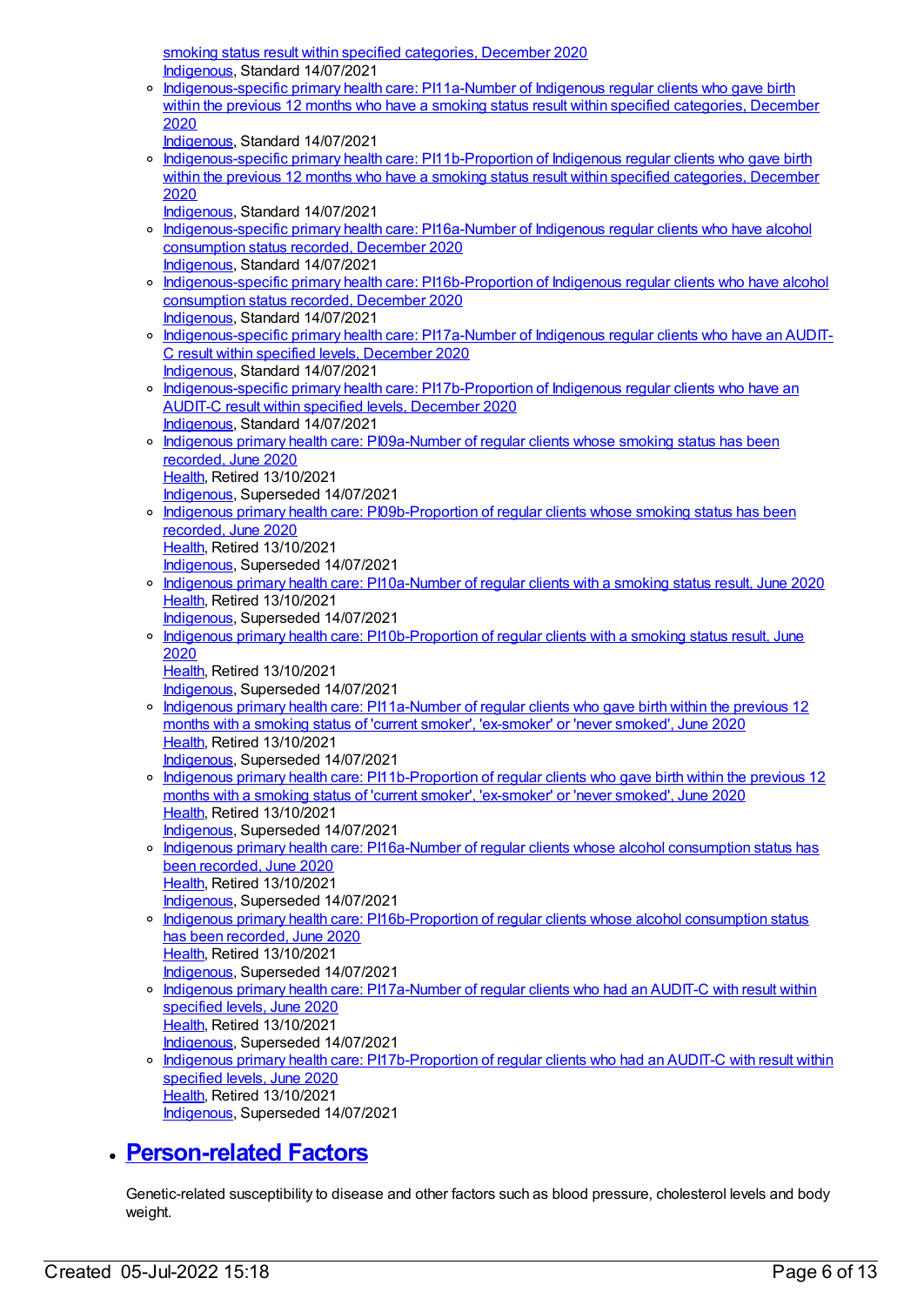# **Indicators in this framework**

|         | o National Indigenous Reform Agreement: P06-Levels of obesity - Body Mass Index, 2010                                                         |
|---------|-----------------------------------------------------------------------------------------------------------------------------------------------|
|         | Community Services (retired), Superseded 04/04/2011<br>o National Indigenous Reform Agreement: PI06-Levels of obesity - Body Mass Index, 2011 |
|         | Indigenous, Superseded 01/07/2012                                                                                                             |
|         | o National Indigenous Reform Agreement: PI06-Levels of obesity - Body Mass Index, 2012                                                        |
| $\circ$ | Indigenous, Superseded 13/06/2013<br>Indigenous primary health care: PI12a-Number of regular clients who are classified as overweight or      |
|         | obese, 2013                                                                                                                                   |
|         | Health, Superseded 21/11/2013                                                                                                                 |
|         | Indigenous, Superseded 21/11/2013                                                                                                             |
|         | o Indigenous primary health care: PI12b-Proportion of regular clients who are classified as overweight or<br>obese, 2013                      |
|         | Health, Superseded 21/11/2013                                                                                                                 |
|         | Indigenous, Superseded 21/11/2013                                                                                                             |
| $\circ$ | Indigenous primary health care: PI12a-Number of regular clients who are classified as overweight or<br>obese, 2012                            |
|         | Health, Superseded 23/02/2012                                                                                                                 |
|         | o Indigenous primary health care: PI12b-Proportion of regular clients who are classified as overweight or                                     |
|         | obese, 2012                                                                                                                                   |
|         | Health, Superseded 23/02/2012<br>o National Indigenous Reform Agreement: PI05-Prevalence of overweight and obesity, 2013                      |
|         | Indigenous, Superseded 13/12/2013                                                                                                             |
| $\circ$ | Indigenous primary health care: PI12a-Number of regular clients who are classified as overweight or                                           |
|         | obese, 2014<br>Health, Superseded 13/03/2015                                                                                                  |
|         | Indigenous, Superseded 13/03/2015                                                                                                             |
| $\circ$ | Indigenous primary health care: PI12b-Proportion of regular clients who are classified as overweight or                                       |
|         | obese, 2014                                                                                                                                   |
|         | Health, Superseded 13/03/2015<br>Indigenous, Superseded 13/03/2015                                                                            |
|         | o National Indigenous Reform Agreement: PI05-Prevalence of overweight and obesity, 2014                                                       |
|         | Indigenous, Superseded 24/11/2014                                                                                                             |
| $\circ$ | Indigenous primary health care: PI12a-Number of regular clients who are classified as overweight or<br>obese, 2015                            |
|         | Health, Superseded 05/10/2016                                                                                                                 |
|         | Indigenous, Superseded 20/01/2017                                                                                                             |
|         |                                                                                                                                               |
| $\circ$ | Indigenous primary health care: PI12b-Proportion of regular clients who are classified as overweight or                                       |
|         | obese, 2015<br>Health, Superseded 05/10/2016                                                                                                  |
|         | Indigenous, Superseded 20/01/2017                                                                                                             |
|         | <sup>o</sup> National Indigenous Reform Agreement: PI 05-Prevalence of overweight and obesity, 2015                                           |
|         | Indigenous, Superseded 18/11/2015                                                                                                             |
|         | o National Indigenous Reform Agreement: PI05—Prevalence of overweight and obesity, 2016<br>Indigenous, Superseded 01/07/2016                  |
| $\circ$ | Indigenous primary health care: PI12b-Proportion of regular clients who are classified as overweight or                                       |
|         | obese, 2015-2017                                                                                                                              |
|         | Health, Superseded 25/01/2018<br>Indigenous, Superseded 27/02/2018                                                                            |
| $\circ$ | Indigenous primary health care: PI12a-Number of regular clients who are classified as overweight or                                           |
|         | obese, 2015-2017                                                                                                                              |
|         | Health, Superseded 25/01/2018                                                                                                                 |
|         | Indigenous, Superseded 27/02/2018<br>o National Indigenous Reform Agreement: PI05-Prevalence of overweight and obesity, 2017                  |
|         | Indigenous, Superseded 06/06/2017                                                                                                             |
| $\circ$ | Indigenous primary health care: PI12a-Number of regular clients who are classified as overweight or                                           |
|         | obese, 2015-2017<br>Health, Superseded 17/10/2018                                                                                             |
|         | Indigenous, Superseded 17/10/2018                                                                                                             |
| $\circ$ | Indigenous primary health care: PI12b-Proportion of regular clients who are classified as overweight or                                       |
|         | obese, 2015-2017<br>Health, Superseded 17/10/2018                                                                                             |
|         | Indigenous, Superseded 17/10/2018                                                                                                             |
| $\circ$ | National Indigenous Reform Agreement: PI05-Prevalence of overweight and obesity, 2018<br>Indigenous, Superseded 31/07/2018                    |

Indigenous primary health care: [PI12a-Number](https://meteor.aihw.gov.au/content/687970) of regular clients who are classified as overweight or obese, 2018-2019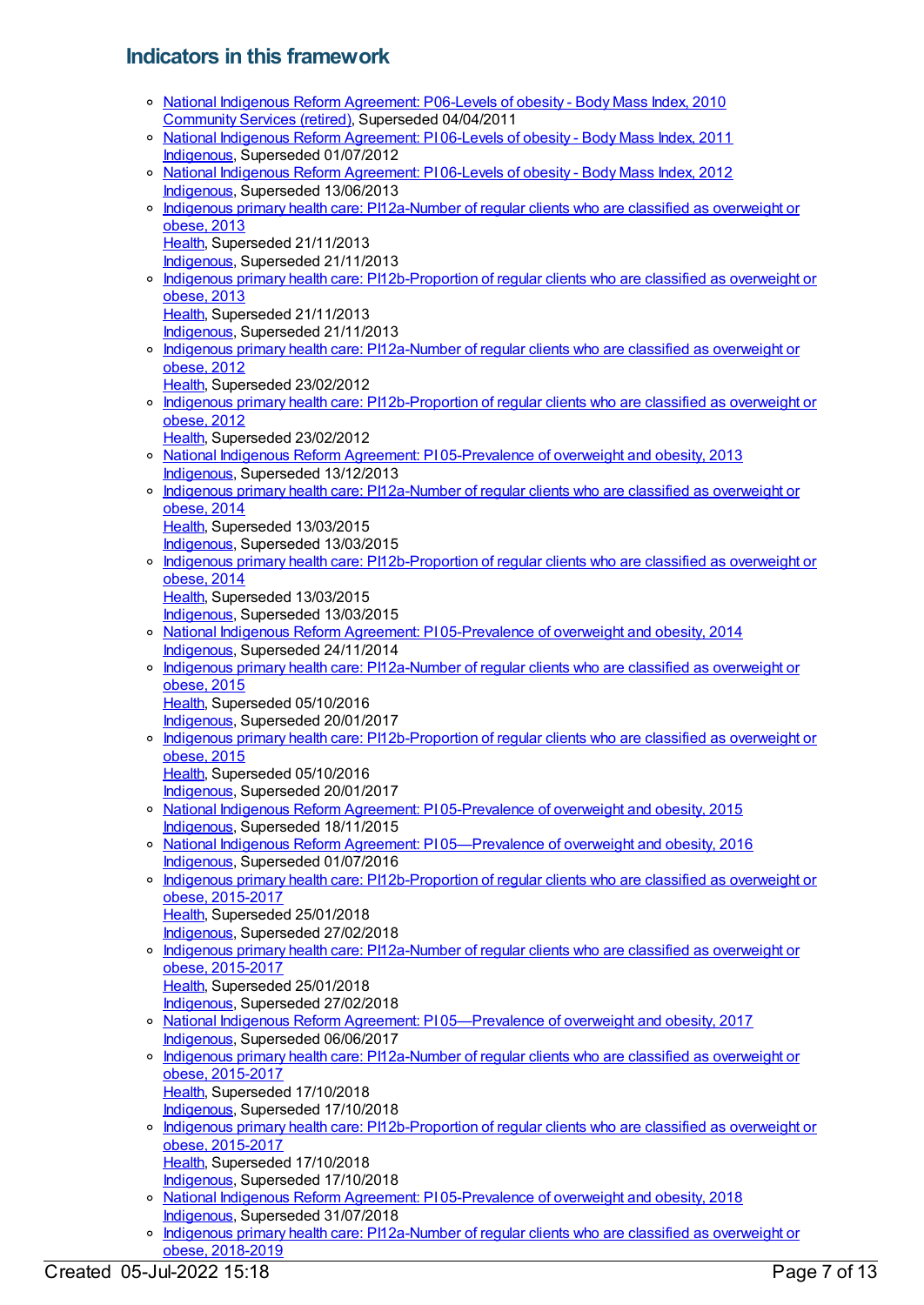[Health](https://meteor.aihw.gov.au/RegistrationAuthority/12), Superseded 16/01/2020 [Indigenous](https://meteor.aihw.gov.au/RegistrationAuthority/6), Superseded 14/07/2021

- Indigenous primary health care: [PI12b-Proportion](https://meteor.aihw.gov.au/content/687972) of regular clients who are classified as overweight or obese, 2018-2019 [Health](https://meteor.aihw.gov.au/RegistrationAuthority/12), Superseded 16/01/2020 [Indigenous](https://meteor.aihw.gov.au/RegistrationAuthority/6), Superseded 14/07/2021
- o National Indigenous Reform Agreement: PI [05-Prevalence](https://meteor.aihw.gov.au/content/697289) of overweight and obesity, 2019 [Indigenous](https://meteor.aihw.gov.au/RegistrationAuthority/6), Superseded 23/08/2019
- o National Indigenous Reform Agreement: PI [05-Prevalence](https://meteor.aihw.gov.au/content/718480) of overweight and obesity, 2020 [Indigenous](https://meteor.aihw.gov.au/RegistrationAuthority/6), Standard 23/08/2019
- o [Indigenous-specific](https://meteor.aihw.gov.au/content/739384) primary health care: PI12a-Number of Indigenous regular clients classified as overweight or obese, December 2020 [Indigenous](https://meteor.aihw.gov.au/RegistrationAuthority/6), Standard 14/07/2021
- [Indigenous-specific](https://meteor.aihw.gov.au/content/739386) primary health care: PI12b-Proportion of Indigenous regular clients regular clients classified as overweight or obese, December 2020 [Indigenous](https://meteor.aihw.gov.au/RegistrationAuthority/6), Standard 14/07/2021
- Indigenous primary health care: [PI12a-Number](https://meteor.aihw.gov.au/content/717312) of regular clients who are classified as overweight or obese, June 2020 [Health](https://meteor.aihw.gov.au/RegistrationAuthority/12), Retired 13/10/2021
- [Indigenous](https://meteor.aihw.gov.au/RegistrationAuthority/6), Superseded 14/07/2021 o Indigenous primary health care: [PI12b-Proportion](https://meteor.aihw.gov.au/content/717314) of regular clients who are classified as overweight or
- obese, June 2020 [Health](https://meteor.aihw.gov.au/RegistrationAuthority/12), Retired 13/10/2021 [Indigenous](https://meteor.aihw.gov.au/RegistrationAuthority/6), Superseded 14/07/2021

# **[Socioeconomic](https://meteor.aihw.gov.au/content/410674) Factors**

Factors such as education, employment, per capita expenditure on health, and average weekly earnings.

# **Indicators in this framework**

- o National Indigenous Reform Agreement: [P15-Percentage](https://meteor.aihw.gov.au/content/396578) of students at or above the national minimum standard in reading, writing and numeracy for years 3,5,7 and 9, 2010 [Community](https://meteor.aihw.gov.au/RegistrationAuthority/1) Services (retired), Superseded 04/04/2011
- National Indigenous Reform Agreement: P16-Rates of [participation](https://meteor.aihw.gov.au/content/396594) in NAPLAN reading, writing and numeracy tests - years 3,5,7 and 9, 2010
- [Community](https://meteor.aihw.gov.au/RegistrationAuthority/1) Services (retired), Superseded 04/04/2011 o National Indigenous Reform Agreement: P17-The proportion of Indigenous children (by geographic location as identified by the Australian Standard Geographic [Classification\),](https://meteor.aihw.gov.au/content/396598) who are enrolled in (and attending, where possible to measure) a preschool program [Community](https://meteor.aihw.gov.au/RegistrationAuthority/1) Services (retired), Superseded 04/04/2011
- o National Indigenous Reform Agreement: [P18a-Proportion](https://meteor.aihw.gov.au/content/396604) of 20-24 year olds having attained at least a year 12 or equivalent or AQF Certificate II(Census Data), 2010 [Community](https://meteor.aihw.gov.au/RegistrationAuthority/1) Services (retired), Superseded 04/04/2011
- National Indigenous Reform Agreement: [P18b-Proportion](https://meteor.aihw.gov.au/content/396896) of 20-24 year olds having attained at least a year 12 or equivalent or AQF Certificate II (Survey Data), 2010 [Community](https://meteor.aihw.gov.au/RegistrationAuthority/1) Services (retired), Superseded 04/04/2011
- o National Indigenous Reform Agreement: [P19-Apparent](https://meteor.aihw.gov.au/content/396609) rention rates from 7-8 to year 10 and year 12, 2010
- [Community](https://meteor.aihw.gov.au/RegistrationAuthority/1) Services (retired), Superseded 04/04/2011
- National Indigenous Reform Agreement: [P20-Attendance](https://meteor.aihw.gov.au/content/396617) rates year 1 to year 10, 2010 [Community](https://meteor.aihw.gov.au/RegistrationAuthority/1) Services (retired), Superseded 04/04/2011
- o National Indigenous Reform Agreement: [P21a-Employment](https://meteor.aihw.gov.au/content/396621) to population ratio, for the working age population (15-64 years) (Census Data), 2010 [Community](https://meteor.aihw.gov.au/RegistrationAuthority/1) Services (retired), Superseded 04/04/2011
- National Indigenous Reform Agreement: [P21b-Employment](https://meteor.aihw.gov.au/content/396902) to population ratio, for the working age population (15-64 years) (Survey Data), 2010
- [Community](https://meteor.aihw.gov.au/RegistrationAuthority/1) Services (retired), Superseded 04/04/2011 National Indigenous Reform Agreement: [P22a-Unemployment](https://meteor.aihw.gov.au/content/396630) rate (Census Data), 2010
- [Community](https://meteor.aihw.gov.au/RegistrationAuthority/1) Services (retired), Superseded 04/04/2011 o National Indigenous Reform Agreement: [P22b-Unemployment](https://meteor.aihw.gov.au/content/396905) rate (Survey Data), 2010 [Community](https://meteor.aihw.gov.au/RegistrationAuthority/1) Services (retired), Superseded 04/04/2011
- o National Indigenous Reform Agreement: [P27b-Proportion](https://meteor.aihw.gov.au/content/396918) of Indigenous 20-64 year olds with or working towards a post-school qualification in AQF Certificate III, IV, Diploma or Advanced Diploma (Survey data), 2010
- [Community](https://meteor.aihw.gov.au/RegistrationAuthority/1) Services (retired), Superseded 04/04/2011
- o National Indigenous Reform Agreement: P27a-Proportion of Indigenous 20-64 year olds with or working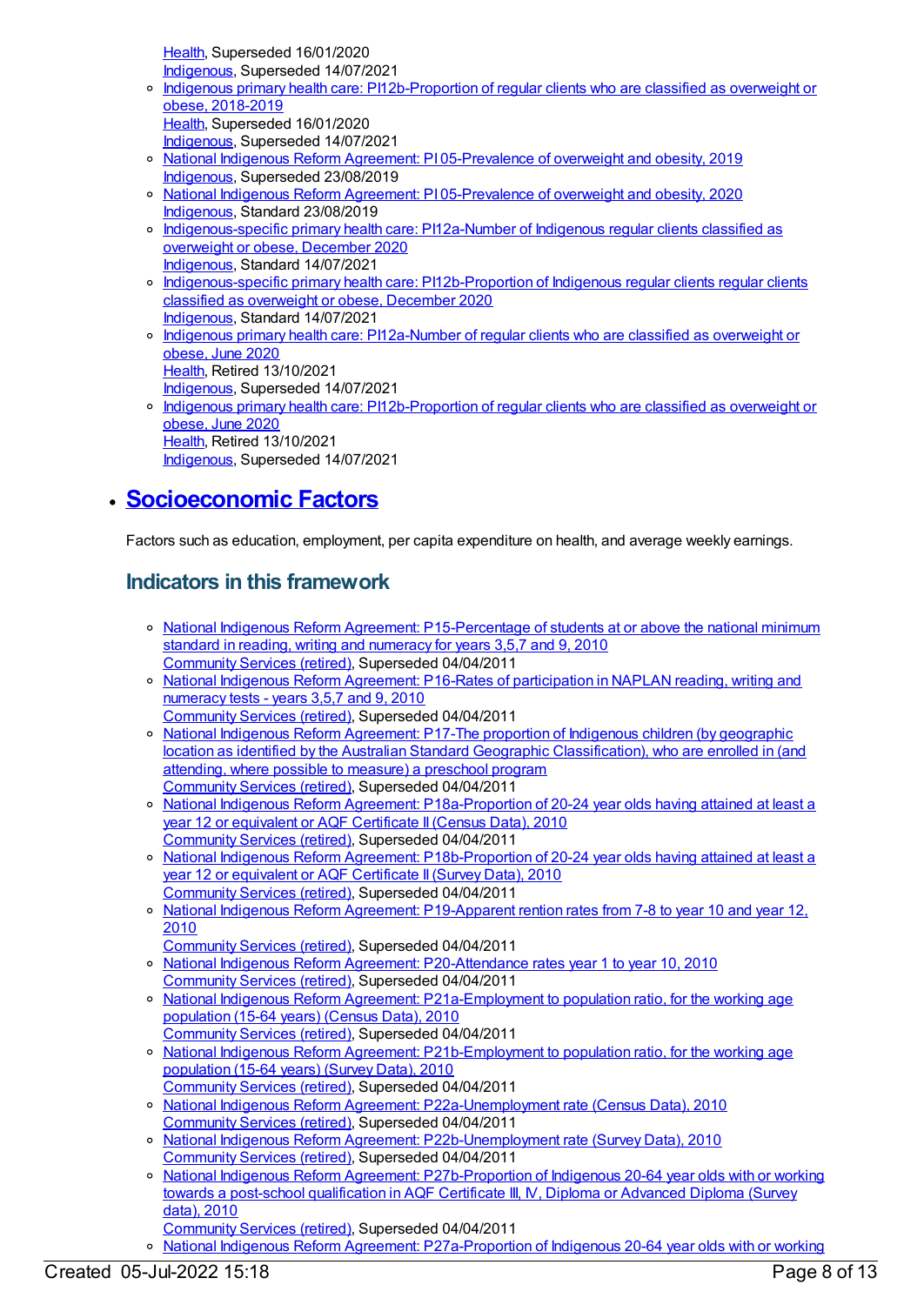towards a post-school [qualification](https://meteor.aihw.gov.au/content/396658) in AQF Certificate III, IV, Diploma or Advanced Diploma (Census data), 2010

[Community](https://meteor.aihw.gov.au/RegistrationAuthority/1) Services (retired), Superseded 04/04/2011

- o National Indigenous Reform Agreement: [P26b-Proportion](https://meteor.aihw.gov.au/content/396915) of Indigenous 18-24 year olds engaged in fulltime employment, education or training at or above Certificate III (Survey Data), 2010 [Community](https://meteor.aihw.gov.au/RegistrationAuthority/1) Services (retired), Superseded 04/04/2011
- o National Indigenous Reform Agreement: [P26a-Proportion](https://meteor.aihw.gov.au/content/396647) of Indigenous 18-24 year olds engaged in fulltime employment, education or training at or above Certificate III (Census Data), 2010 [Community](https://meteor.aihw.gov.au/RegistrationAuthority/1) Services (retired), Superseded 04/04/2011
- National Indigenous Reform Agreement: P25-3-month employment outcomes [\(post-program](https://meteor.aihw.gov.au/content/396640) monitoring), 2010
	- [Community](https://meteor.aihw.gov.au/RegistrationAuthority/1) Services (retired), Superseded 04/04/2011
- o National Indigenous Reform [Agreement:](https://meteor.aihw.gov.au/content/396637) P24-CDEP participants and off-CDEP job placement, 2010 [Community](https://meteor.aihw.gov.au/RegistrationAuthority/1) Services (retired), Superseded 04/04/2011
- o National Indigenous Reform Agreement: [P23b-Labour](https://meteor.aihw.gov.au/content/396912) force participation rate (Survey Data), 2010 [Community](https://meteor.aihw.gov.au/RegistrationAuthority/1) Services (retired), Superseded 04/04/2011
- o National Indigenous Reform Agreement: [P23a-Labour](https://meteor.aihw.gov.au/content/396632) force participation rate (Census Data), 2010 [Community](https://meteor.aihw.gov.au/RegistrationAuthority/1) Services (retired), Superseded 04/04/2011
- o National Indigenous Reform Agreement: PI 23b-Labour force [participation](https://meteor.aihw.gov.au/content/425803) rate (Survey Data), 2011 [Indigenous](https://meteor.aihw.gov.au/RegistrationAuthority/6), Superseded 01/07/2012
- o National Indigenous Reform Agreement: PI [18a-Proportion](https://meteor.aihw.gov.au/content/425785) of 20-24 year olds having attained at least a year 12 or equivalent or AQF Certificate II(Census Data), 2011 [Indigenous](https://meteor.aihw.gov.au/RegistrationAuthority/6), Superseded 01/07/2012
- o National Indigenous Reform Agreement: PI [18b-Proportion](https://meteor.aihw.gov.au/content/425787) of 20-24 year olds having attained at least a year 12 or equivalent or AQF Certificate II (Survey Data), 2011 [Indigenous](https://meteor.aihw.gov.au/RegistrationAuthority/6), Superseded 01/07/2012
- o National Indigenous Reform Agreement: PI [19-Apparent](https://meteor.aihw.gov.au/content/425789) retention rates from 7/8 to year 10 and year 12, 2011
- [Indigenous](https://meteor.aihw.gov.au/RegistrationAuthority/6), Superseded 01/07/2012
- o National Indigenous Reform Agreement: PI [20-Attendance](https://meteor.aihw.gov.au/content/425791) rates year 1 to year 10, 2011 [Indigenous](https://meteor.aihw.gov.au/RegistrationAuthority/6), Superseded 01/07/2012
- o National Indigenous Reform Agreement: PI [15-Percentage](https://meteor.aihw.gov.au/content/425777) of students at or above the national minimum standard in reading, writing and numeracy for years 3,5,7 and 9, 2011 [Indigenous](https://meteor.aihw.gov.au/RegistrationAuthority/6), Superseded 01/07/2012
- o National Indigenous Reform Agreement: PI 16-Rates of [participation](https://meteor.aihw.gov.au/content/425781) in NAPLAN reading, writing and numeracy tests - years 3,5,7 and 9, 2011 [Indigenous](https://meteor.aihw.gov.au/RegistrationAuthority/6), Superseded 01/07/2012
- o National Indigenous Reform Agreement: PI [21a-Employment](https://meteor.aihw.gov.au/content/425793) to population ratio, for the working age population (15-64 years) (Census Data), 2011 [Indigenous](https://meteor.aihw.gov.au/RegistrationAuthority/6), Superseded 01/07/2012
- National Indigenous Reform Agreement: PI [21b-Employment](https://meteor.aihw.gov.au/content/425795) to population ratio, for the working age population (15-64 years) (Survey Data), 2011 [Indigenous](https://meteor.aihw.gov.au/RegistrationAuthority/6), Superseded 01/07/2012
- o National Indigenous Reform Agreement: PI [22a-Unemployment](https://meteor.aihw.gov.au/content/425797) rate (Census Data), 2011 [Health](https://meteor.aihw.gov.au/RegistrationAuthority/12), Superseded 31/10/2011
- [Indigenous](https://meteor.aihw.gov.au/RegistrationAuthority/6), Superseded 01/07/2012
- o National Indigenous Reform Agreement: PI [22b-Unemployment](https://meteor.aihw.gov.au/content/425799) rate (Survey Data), 2011 [Indigenous](https://meteor.aihw.gov.au/RegistrationAuthority/6), Superseded 01/07/2012
- o National Indigenous Reform [Agreement:](https://meteor.aihw.gov.au/content/425805) PI 24-CDEP participants and off-CDEP job placement, 2011 [Indigenous](https://meteor.aihw.gov.au/RegistrationAuthority/6), Superseded 01/07/2012
- National Indigenous Reform Agreement: PI 23a-Labour force [participation](https://meteor.aihw.gov.au/content/425801) rate (Census Data), 2011 [Indigenous](https://meteor.aihw.gov.au/RegistrationAuthority/6), Superseded 01/07/2012
- o National Indigenous Reform Agreement: PI 25-3 month employment outcomes [\(post-program](https://meteor.aihw.gov.au/content/425807) monitoring), 2011
- [Indigenous](https://meteor.aihw.gov.au/RegistrationAuthority/6), Superseded 01/07/2012
- o National Indigenous Reform Agreement: PI [26a-Proportion](https://meteor.aihw.gov.au/content/425809) of Indigenous 18-24 year olds engaged in fulltime employment, education or training at or above Certificate III (Census Data), 2011 [Indigenous](https://meteor.aihw.gov.au/RegistrationAuthority/6), Superseded 01/07/2012
- o National Indigenous Reform Agreement: PI [26b-Proportion](https://meteor.aihw.gov.au/content/425811) of Indigenous 18-24 year olds engaged in fulltime employment, education or training at or above Certificate III(Survey Data), 2011 [Indigenous](https://meteor.aihw.gov.au/RegistrationAuthority/6), Superseded 01/07/2012
- National Indigenous Reform Agreement: PI [27b-Proportion](https://meteor.aihw.gov.au/content/425815) of Indigenous 20-64 year olds with or working towards a post-school qualification in Certificate III or above (Survey data), 2011 [Indigenous](https://meteor.aihw.gov.au/RegistrationAuthority/6), Superseded 01/07/2012
- o National Indigenous Reform Agreement: PI [27a-Proportion](https://meteor.aihw.gov.au/content/425813) of Indigenous 20-64 year olds with or working towards a post-school qualification in Certificate III or above, (Census data) 2011 [Indigenous](https://meteor.aihw.gov.au/RegistrationAuthority/6), Superseded 01/07/2012
- o National Indigenous Reform Agreement: PI [21a-Employment](https://meteor.aihw.gov.au/content/438695) to population ratio, for the working age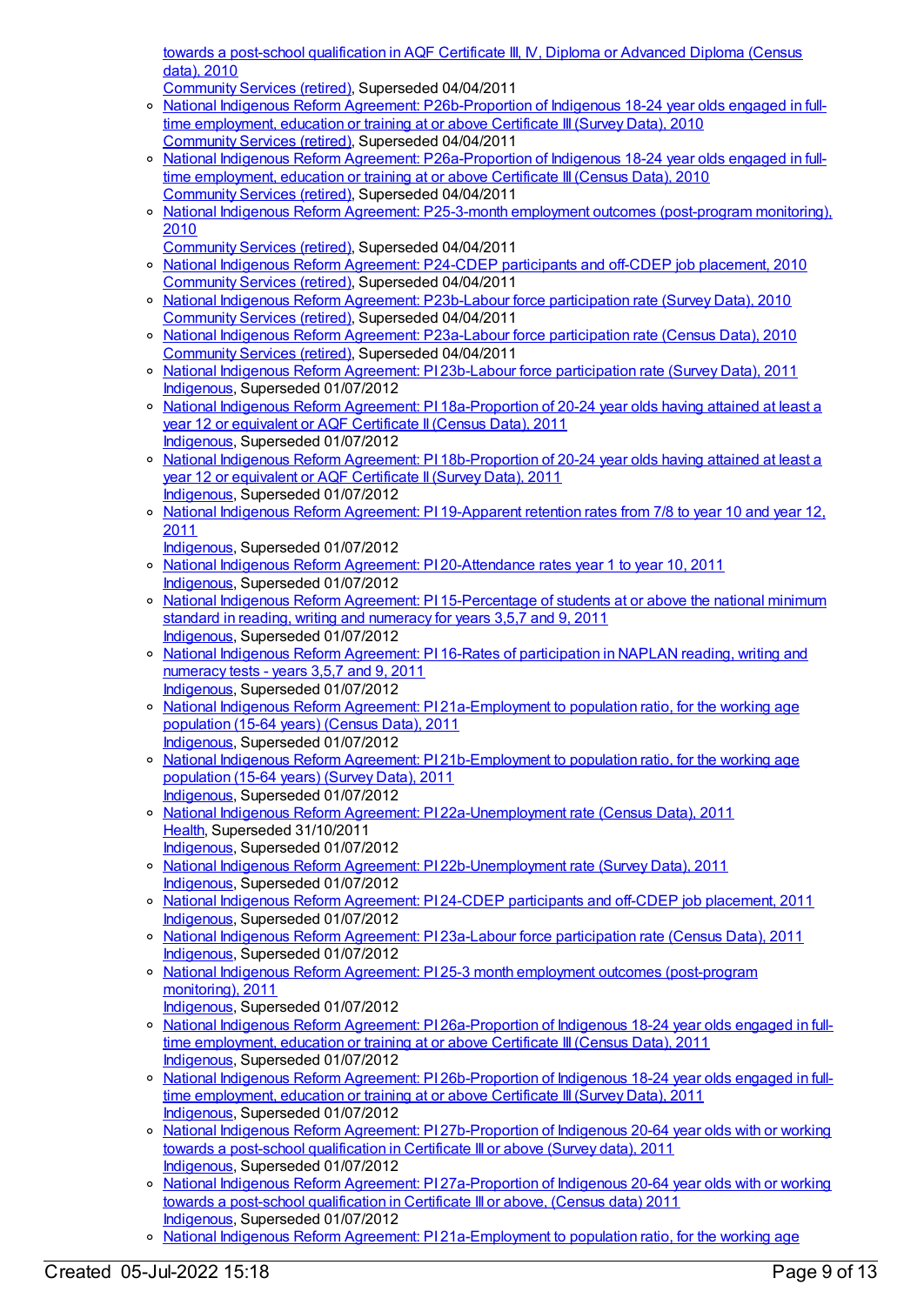population (15-64 years) (Census Data), 2012 [Indigenous](https://meteor.aihw.gov.au/RegistrationAuthority/6), Superseded 13/06/2013

- National Indigenous Reform Agreement: PI [22a-Unemployment](https://meteor.aihw.gov.au/content/438703) rate (Census Data), 2012 [Indigenous](https://meteor.aihw.gov.au/RegistrationAuthority/6), Superseded 13/06/2013
- o National Indigenous Reform Agreement: PI 23a-Labour force [participation](https://meteor.aihw.gov.au/content/438716) rate (Census Data), 2012 [Indigenous](https://meteor.aihw.gov.au/RegistrationAuthority/6), Superseded 13/06/2013
- o National Indigenous Reform Agreement: PI [27a-Proportion](https://meteor.aihw.gov.au/content/438744) of Indigenous 20-64 year olds with or working towards a post-school qualification in Certificate level III or above, (Census data) 2012 [Indigenous](https://meteor.aihw.gov.au/RegistrationAuthority/6), Superseded 13/06/2013
- o National Indigenous Reform Agreement: PI [21b-Employment](https://meteor.aihw.gov.au/content/438700) to population ratio, for the working age population (15-64 years) (Survey Data), 2012 [Indigenous](https://meteor.aihw.gov.au/RegistrationAuthority/6), Superseded 13/06/2013
- o National Indigenous Reform Agreement: PI 23b-Labour force [participation](https://meteor.aihw.gov.au/content/438718) rate (Survey Data), 2012 [Indigenous](https://meteor.aihw.gov.au/RegistrationAuthority/6), Superseded 13/06/2013
- o National Indigenous Reform Agreement: PI [26a-Proportion](https://meteor.aihw.gov.au/content/438735) of Indigenous 18-24 year olds engaged in fulltime employment, education or training at or above Certificate III(Census Data), 2012 [Indigenous](https://meteor.aihw.gov.au/RegistrationAuthority/6), Superseded 13/06/2013
- o National Indigenous Reform Agreement: PI [26b-Proportion](https://meteor.aihw.gov.au/content/438740) of Indigenous 18-24 year olds engaged in fulltime employment, education or training at or above Certificate III (Survey Data), 2012 [Indigenous](https://meteor.aihw.gov.au/RegistrationAuthority/6), Superseded 13/06/2013
- National Indigenous Reform Agreement: PI [27b-Proportion](https://meteor.aihw.gov.au/content/438747) of Indigenous 20-64 year olds with or working towards a post-school qualification in Certificate level III or above (Survey data), 2012 [Indigenous](https://meteor.aihw.gov.au/RegistrationAuthority/6), Superseded 13/06/2013
- o National Indigenous Reform Agreement: PI [18a-Proportion](https://meteor.aihw.gov.au/content/438667) of 20-24 year olds having attained at least a Year 12 or equivalent or AQF Certificate level II (Census Data), 2012 [Indigenous](https://meteor.aihw.gov.au/RegistrationAuthority/6), Superseded 13/06/2013
- o National Indigenous Reform Agreement: PI [18b-Proportion](https://meteor.aihw.gov.au/content/438675) of 20-24 year olds having attained at least a Year 12 or equivalent or AQF Certificate level II (Survey Data), 2012 [Indigenous](https://meteor.aihw.gov.au/RegistrationAuthority/6), Superseded 13/06/2013
- National Indigenous Reform [Agreement:](https://meteor.aihw.gov.au/content/438664) PI 17-The proportion of Indigenous children (by geographic location as identified by the ASGC), who are enrolled in (and attending, where possible to measure) a preschool program, 2012
- [Indigenous](https://meteor.aihw.gov.au/RegistrationAuthority/6), Superseded 13/06/2013
- o National Indigenous Reform Agreement: PI [22b-Unemployment](https://meteor.aihw.gov.au/content/438709) rate (Survey Data), 2012 [Indigenous](https://meteor.aihw.gov.au/RegistrationAuthority/6), Superseded 13/06/2013
- National Indigenous Reform Agreement: PI [15-Percentage](https://meteor.aihw.gov.au/content/438652) of students at or above the national minimum standard in reading, writing and numeracy for Years 3,5,7 and 9, 2012 [Indigenous](https://meteor.aihw.gov.au/RegistrationAuthority/6), Superseded 13/06/2013
- o National Indigenous Reform Agreement: PI 16-Rates of [participation](https://meteor.aihw.gov.au/content/438661) in NAPLAN reading, writing and numeracy tests - Years 3,5,7 and 9, 2012 [Indigenous](https://meteor.aihw.gov.au/RegistrationAuthority/6), Superseded 13/06/2013
- o National Indigenous Reform Agreement: PI [19-Apparent](https://meteor.aihw.gov.au/content/438684) retention rates from 7/8 to Year 10 and Year 12, 2012

[Indigenous](https://meteor.aihw.gov.au/RegistrationAuthority/6), Superseded 13/06/2013

- o National Indigenous Reform Agreement: PI [20-Attendance](https://meteor.aihw.gov.au/content/438692) rates Year 1 to Year 10, 2012 [Indigenous](https://meteor.aihw.gov.au/RegistrationAuthority/6), Superseded 13/06/2013
- o National Indigenous Reform [Agreement:](https://meteor.aihw.gov.au/content/438724) PI 24-CDEP participants and off-CDEP job placement, 2012 [Indigenous](https://meteor.aihw.gov.au/RegistrationAuthority/6), Superseded 13/06/2013
- o National Indigenous Reform Agreement: PI 25-3 month employment outcomes [\(post-program](https://meteor.aihw.gov.au/content/438731) monitoring), 2012
	- [Indigenous](https://meteor.aihw.gov.au/RegistrationAuthority/6), Superseded 13/06/2013
- o National Indigenous Reform Agreement: PI [12b-Attainment](https://meteor.aihw.gov.au/content/484364) of Year 12 or equivalent (survey data), 2013 [Indigenous](https://meteor.aihw.gov.au/RegistrationAuthority/6), Superseded 13/12/2013
- o National Indigenous Reform Agreement: PI [15b-Proportion](https://meteor.aihw.gov.au/content/484377) of Indigenous 20-64 year olds with or working towards a post-school qualification in Certificate level III or above (survey data), 2013 [Indigenous](https://meteor.aihw.gov.au/RegistrationAuthority/6), Superseded 13/12/2013
- o National Indigenous Reform Agreement: PI [11-Percentage](https://meteor.aihw.gov.au/content/484338) of students at or above the national minimum standard in reading, writing and numeracy for Years 3, 5, 7 and 9, 2013 [Indigenous](https://meteor.aihw.gov.au/RegistrationAuthority/6), Superseded 13/12/2013
- National Indigenous Reform Agreement: PI [13-Attendance](https://meteor.aihw.gov.au/content/484367) rates Year 1 to Year 10, 2013 [Indigenous](https://meteor.aihw.gov.au/RegistrationAuthority/6), Superseded 13/12/2013
- National Indigenous Reform Agreement: PI 14b-Level of workforce [participation](https://meteor.aihw.gov.au/content/484372) (survey data), 2013 [Indigenous](https://meteor.aihw.gov.au/RegistrationAuthority/6), Superseded 13/12/2013
- National Indigenous Reform Agreement: PI [12a-Attainment](https://meteor.aihw.gov.au/content/484358) of Year 12 or equivalent (Census data), 2013 [Indigenous](https://meteor.aihw.gov.au/RegistrationAuthority/6), Superseded 13/12/2013
- o National Indigenous Reform Agreement: PI 14a-Level of workforce [participation](https://meteor.aihw.gov.au/content/484369) (Census data), 2013 [Indigenous](https://meteor.aihw.gov.au/RegistrationAuthority/6), Superseded 13/12/2013
- o National Indigenous Reform Agreement: PI [15a-Proportion](https://meteor.aihw.gov.au/content/484375) of Indigenous 20-64 year olds with or working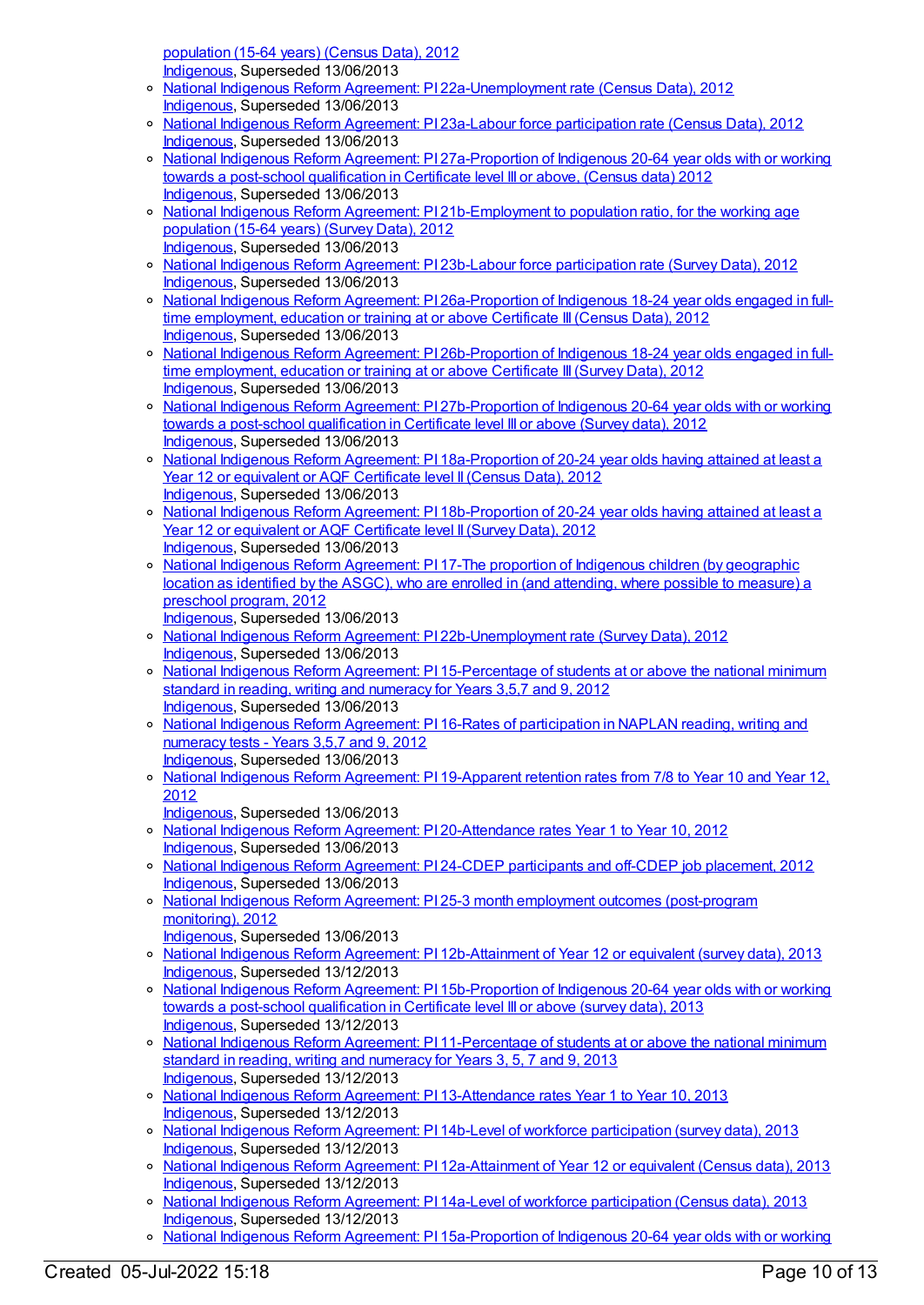towards a post-school qualification in Certificate level III or above, (Census data) 2013 [Indigenous](https://meteor.aihw.gov.au/RegistrationAuthority/6), Superseded 13/12/2013

- National Indigenous Reform [Agreement:](https://meteor.aihw.gov.au/content/484327) PI 10-The proportion of Indigenous children aged 4 and 5 years who are enrolled in, and attending, a preschool program in the year before full-time schooling, by remoteness, 2013
- [Indigenous](https://meteor.aihw.gov.au/RegistrationAuthority/6), Superseded 13/12/2013
- o National Indigenous Reform Agreement: PI [11-Percentage](https://meteor.aihw.gov.au/content/525827) of students at or above the national minimum standard in reading, writing and numeracy for Years 3, 5, 7 and 9, 2014 [Indigenous](https://meteor.aihw.gov.au/RegistrationAuthority/6), Superseded 24/11/2014
- o National Indigenous Reform Agreement: PI [12a-Attainment](https://meteor.aihw.gov.au/content/525821) of Year 12 or equivalent (Census data), 2014 [Indigenous](https://meteor.aihw.gov.au/RegistrationAuthority/6), Superseded 24/11/2014
- o National Indigenous Reform Agreement: PI [12b-Attainment](https://meteor.aihw.gov.au/content/525816) of Year 12 or equivalent (survey data), 2014 [Indigenous](https://meteor.aihw.gov.au/RegistrationAuthority/6), Superseded 24/11/2014
- o National Indigenous Reform Agreement: PI [13-Attendance](https://meteor.aihw.gov.au/content/525814) rates Year 1 to Year 10, 2014 [Indigenous](https://meteor.aihw.gov.au/RegistrationAuthority/6), Superseded 24/11/2014
- National Indigenous Reform Agreement: PI 14a-Level of workforce [participation](https://meteor.aihw.gov.au/content/525776) (Census data), 2014 [Indigenous](https://meteor.aihw.gov.au/RegistrationAuthority/6), Superseded 24/11/2014
- o National Indigenous Reform Agreement: PI 14b-Level of workforce [participation](https://meteor.aihw.gov.au/content/525761) (survey data), 2014 [Indigenous](https://meteor.aihw.gov.au/RegistrationAuthority/6), Superseded 24/11/2014
- National Indigenous Reform Agreement: PI [15a-Proportion](https://meteor.aihw.gov.au/content/525738) of Indigenous 20-64 year olds with or working towards a post-school qualification in Certificate level III or above, (Census data) 2014 [Indigenous](https://meteor.aihw.gov.au/RegistrationAuthority/6), Superseded 24/11/2014
- o National Indigenous Reform Agreement: PI [15b-Proportion](https://meteor.aihw.gov.au/content/525731) of Indigenous 20-64 year olds with or working towards a post-school qualification in Certificate level III or above (survey data), 2014 [Indigenous](https://meteor.aihw.gov.au/RegistrationAuthority/6), Superseded 24/11/2014
- o National Indigenous Reform [Agreement:](https://meteor.aihw.gov.au/content/525829) PI 10-The proportion of Indigenous children aged 4 and 5 years who are enrolled in, and attending, a preschool program in the year before full-time schooling, by remoteness, 2014
- [Indigenous](https://meteor.aihw.gov.au/RegistrationAuthority/6), Superseded 24/11/2014
- National Indigenous Reform Agreement: PI [12b-Attainment](https://meteor.aihw.gov.au/content/579098) of Year 12 or equivalent (survey data), 2015 [Indigenous](https://meteor.aihw.gov.au/RegistrationAuthority/6), Superseded 18/11/2015
- o National Indigenous Reform Agreement: PI [13-Attendance](https://meteor.aihw.gov.au/content/579101) rates Year 1 to Year 10, 2015 [Indigenous](https://meteor.aihw.gov.au/RegistrationAuthority/6), Superseded 18/11/2015
- o National Indigenous Reform Agreement: PI 14b-Level of workforce [participation](https://meteor.aihw.gov.au/content/579106) (survey data), 2015 [Indigenous](https://meteor.aihw.gov.au/RegistrationAuthority/6), Superseded 18/11/2015
- o National Indigenous Reform Agreement: PI [15a-Proportion](https://meteor.aihw.gov.au/content/579108) of Indigenous 20-64 year olds with or working towards a post-school qualification in Certificate level III or above, (Census data) 2015 [Indigenous](https://meteor.aihw.gov.au/RegistrationAuthority/6), Superseded 18/11/2015
- o National Indigenous Reform Agreement: PI [15b-Proportion](https://meteor.aihw.gov.au/content/579110) of Indigenous 20-64 year olds with or working towards a post-school qualification in Certificate level III or above (survey data), 2015 [Indigenous](https://meteor.aihw.gov.au/RegistrationAuthority/6), Superseded 18/11/2015
- National Indigenous Reform [Agreement:](https://meteor.aihw.gov.au/content/579083) PI 10-The proportion of Indigenous children aged 4 and 5 years who are enrolled in, and attending, a preschool program in the year before full-time schooling, by remoteness, 2015
	- [Indigenous](https://meteor.aihw.gov.au/RegistrationAuthority/6), Superseded 18/11/2015
- National Indigenous Reform Agreement: PI [11-Percentage](https://meteor.aihw.gov.au/content/579087) of students at or above the national minimum standard in reading, writing and numeracy for Years 3, 5, 7 and 9, 2015 [Indigenous](https://meteor.aihw.gov.au/RegistrationAuthority/6), Superseded 18/11/2015
- o National Indigenous Reform Agreement: PI [12a-Attainment](https://meteor.aihw.gov.au/content/579092) of Year 12 or equivalent (Census data), 2015 [Indigenous](https://meteor.aihw.gov.au/RegistrationAuthority/6), Superseded 18/11/2015
- National Indigenous Reform [Agreement:](https://meteor.aihw.gov.au/content/611186) PI 10—The proportion of Indigenous children aged 4 and 5 years who are enrolled in, and attending, a preschool program in the year before full-time schooling, by remoteness, 2016
- [Indigenous](https://meteor.aihw.gov.au/RegistrationAuthority/6), Standard 18/11/2015 o National Indigenous Reform Agreement: PI 12a-Attainment of Year 12 or equivalent (Census data),
- 2016 [Indigenous](https://meteor.aihw.gov.au/RegistrationAuthority/6), Superseded 01/07/2016
- National Indigenous Reform Agreement: PI [12b—Attainment](https://meteor.aihw.gov.au/content/611195) of Year 12 or equivalent (survey data), 2016 [Indigenous](https://meteor.aihw.gov.au/RegistrationAuthority/6), Superseded 01/07/2016
- National Indigenous Reform Agreement: PI [15a—Proportion](https://meteor.aihw.gov.au/content/611208) of Indigenous 20-64 year olds with or working towards a post-school qualification in Certificate level III or above, (Census data) 2016 [Indigenous](https://meteor.aihw.gov.au/RegistrationAuthority/6), Superseded 01/07/2016
- National Indigenous Reform Agreement: PI 14a—Level of workforce [participation](https://meteor.aihw.gov.au/content/611201) (Census data), 2016 [Indigenous](https://meteor.aihw.gov.au/RegistrationAuthority/6), Superseded 01/07/2016
- National Indigenous Reform Agreement: PI 14b—Level of workforce [participation](https://meteor.aihw.gov.au/content/611204) (survey data), 2016 [Indigenous](https://meteor.aihw.gov.au/RegistrationAuthority/6), Superseded 01/07/2016
- o National Indigenous Reform Agreement: PI 15b-Proportion of Indigenous 20-64 year olds with or working towards a post-school qualification in Certificate level III or above (survey data), 2016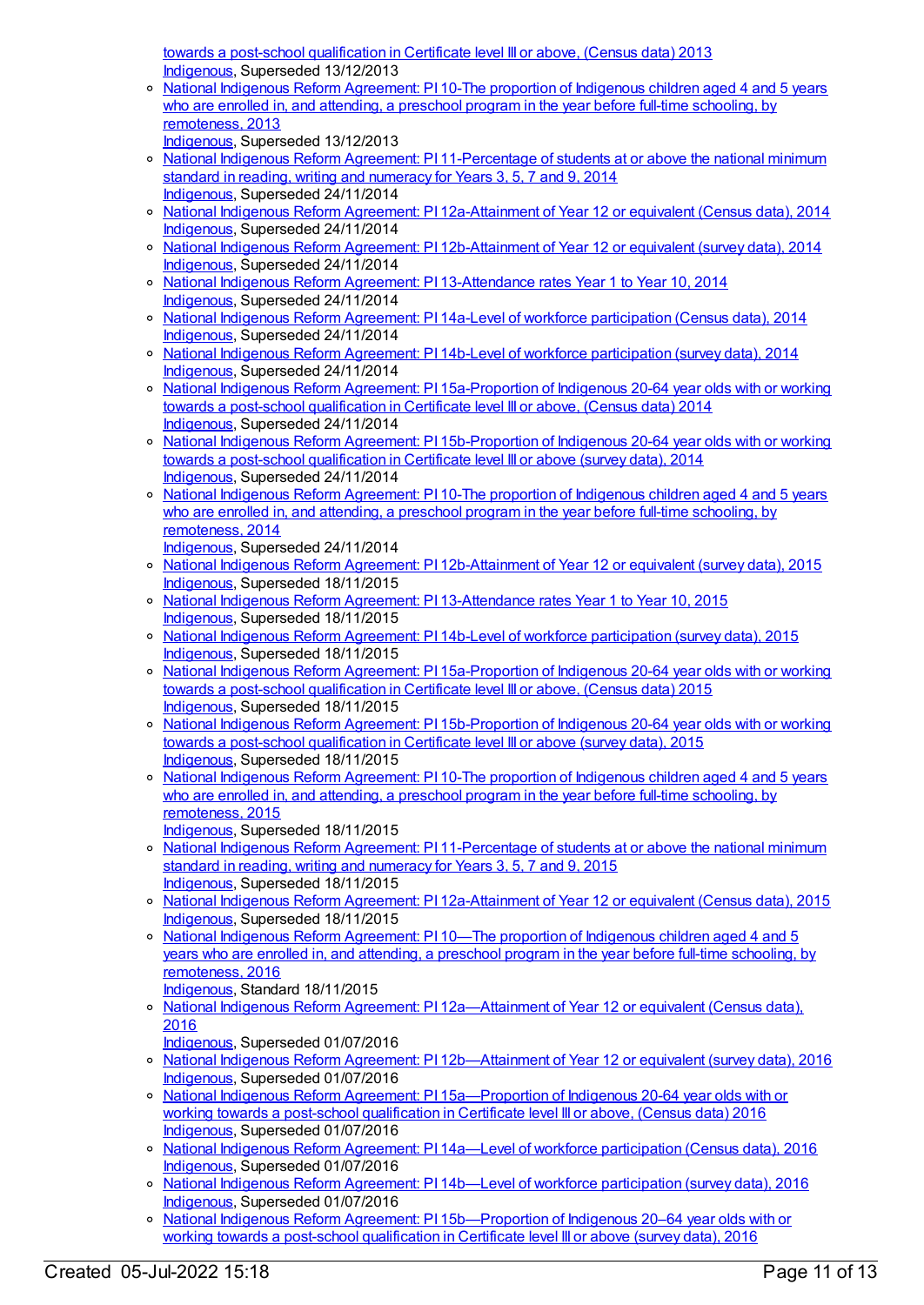[Indigenous](https://meteor.aihw.gov.au/RegistrationAuthority/6), Superseded 01/07/2016

- National Indigenous Reform Agreement: PI [13—Attendance](https://meteor.aihw.gov.au/content/612543) rates Year 1 to Year 10, 2016 [Indigenous](https://meteor.aihw.gov.au/RegistrationAuthority/6), Superseded 01/07/2016
- o National Indigenous Reform Agreement: PI [11—Percentage](https://meteor.aihw.gov.au/content/611189) of students at or above the national minimum standard in reading, writing and numeracy for Years 3, 5, 7 and 9, 2016 [Indigenous](https://meteor.aihw.gov.au/RegistrationAuthority/6), Superseded 01/07/2016
- o National Indigenous Reform Agreement: PI 14a-Level of workforce [participation](https://meteor.aihw.gov.au/content/579104) (Census data), 2015 [Indigenous](https://meteor.aihw.gov.au/RegistrationAuthority/6), Superseded 18/11/2015
- o National Indigenous Reform Agreement: PI [11—Percentage](https://meteor.aihw.gov.au/content/645403) of students at or above the national minimum standard in reading, writing and numeracy for Years 3, 5, 7 and 9, 2017 [Indigenous](https://meteor.aihw.gov.au/RegistrationAuthority/6), Superseded 06/06/2017
- o National Indigenous Reform Agreement: PI 12a-Attainment of Year 12 or equivalent (Census data), 2017
	- [Indigenous](https://meteor.aihw.gov.au/RegistrationAuthority/6), Superseded 06/06/2017
- National Indigenous Reform Agreement: PI [12b—Attainment](https://meteor.aihw.gov.au/content/645407) of Year 12 or equivalent (survey data), 2017 [Indigenous](https://meteor.aihw.gov.au/RegistrationAuthority/6), Superseded 06/06/2017
- National Indigenous Reform Agreement: PI [13—Attendance](https://meteor.aihw.gov.au/content/645410) rates Year 1 to Year 10, 2017 [Indigenous](https://meteor.aihw.gov.au/RegistrationAuthority/6), Superseded 06/06/2017
- o National Indigenous Reform Agreement: PI 14a—Level of workforce [participation](https://meteor.aihw.gov.au/content/645412) (Census data), 2017 [Indigenous](https://meteor.aihw.gov.au/RegistrationAuthority/6), Superseded 06/06/2017
- o National Indigenous Reform Agreement: PI [15a—Proportion](https://meteor.aihw.gov.au/content/645416) of Indigenous 20–64 year olds with or working towards a post-school qualification in Certificate level III or above, (Census data) 2017 [Indigenous](https://meteor.aihw.gov.au/RegistrationAuthority/6), Superseded 06/06/2017
- o National Indigenous Reform Agreement: PI [15b—Proportion](https://meteor.aihw.gov.au/content/645418) of Indigenous 20–64 year olds with or working towards a post-school qualification in Certificate level III or above (survey data), 2017 [Indigenous](https://meteor.aihw.gov.au/RegistrationAuthority/6), Superseded 06/06/2017
- National Indigenous Reform Agreement: PI 14b—Level of workforce [participation](https://meteor.aihw.gov.au/content/645414) (survey data), 2017 [Indigenous](https://meteor.aihw.gov.au/RegistrationAuthority/6), Superseded 06/06/2017
- o National Indigenous Reform Agreement: PI [10–Proportion](https://meteor.aihw.gov.au/content/663195) of Indigenous children who are enrolled in (and attending, where possible to measure) a preschool program in the year before formal schooling [Indigenous](https://meteor.aihw.gov.au/RegistrationAuthority/6), Superseded 06/06/2017
- o National Indigenous Reform Agreement: PI [10-Proportion](https://meteor.aihw.gov.au/content/668641) of Indigenous children who are enrolled in (and attending, where possible to measure) a preschool program in the year before formal schooling, 2018 [Indigenous](https://meteor.aihw.gov.au/RegistrationAuthority/6), Superseded 31/07/2018
- o National Indigenous Reform Agreement: PI [11-Percentage](https://meteor.aihw.gov.au/content/668655) of students at or above the national minimum standard in reading, writing and numeracy for Years 3, 5, 7 and 9, 2018 [Indigenous](https://meteor.aihw.gov.au/RegistrationAuthority/6), Superseded 31/07/2018
- o National Indigenous Reform Agreement: PI [12a-Attainment](https://meteor.aihw.gov.au/content/668649) of Year 12 or equivalent (Census data), 2018 [Indigenous](https://meteor.aihw.gov.au/RegistrationAuthority/6), Superseded 31/07/2018
- o National Indigenous Reform Agreement: PI [12b-Attainment](https://meteor.aihw.gov.au/content/668646) of Year 12 or equivalent (survey data), 2018 [Indigenous](https://meteor.aihw.gov.au/RegistrationAuthority/6), Superseded 31/07/2018
- National Indigenous Reform Agreement: PI [13-Attendance](https://meteor.aihw.gov.au/content/668651) rates Year 1 to Year 10, 2018 [Indigenous](https://meteor.aihw.gov.au/RegistrationAuthority/6), Superseded 31/07/2018
- o National Indigenous Reform Agreement: PI 14a-Level of workforce [participation](https://meteor.aihw.gov.au/content/668662) (Census data), 2018 [Indigenous](https://meteor.aihw.gov.au/RegistrationAuthority/6), Superseded 31/07/2018
- National Indigenous Reform Agreement: PI 14b-Level of workforce [participation](https://meteor.aihw.gov.au/content/668657) (survey data), 2018 [Indigenous](https://meteor.aihw.gov.au/RegistrationAuthority/6), Superseded 31/07/2018
- National Indigenous Reform Agreement: PI [15a-Proportion](https://meteor.aihw.gov.au/content/668659) of Indigenous 20–64 year olds with or working towards a post-school qualification in Certificate level III or above (Census data), 2018 [Indigenous](https://meteor.aihw.gov.au/RegistrationAuthority/6), Superseded 31/07/2018
- o National Indigenous Reform Agreement: PI [15b-Proportion](https://meteor.aihw.gov.au/content/668653) of Indigenous 20-64 year olds with or working towards a post-school qualification in Certificate level III or above (survey data), 2018 [Indigenous](https://meteor.aihw.gov.au/RegistrationAuthority/6), Superseded 31/07/2018
- o National Indigenous Reform Agreement: PI [15b-Proportion](https://meteor.aihw.gov.au/content/699478) of Indigenous 20–64 year olds with or working towards a post-school qualification in Certificate level III or above (survey data), 2019 [Indigenous](https://meteor.aihw.gov.au/RegistrationAuthority/6), Superseded 23/08/2019
- o National Indigenous Reform Agreement: PI [15a-Proportion](https://meteor.aihw.gov.au/content/699476) of Indigenous 20–64 year olds with or working towards a post-school qualification in Certificate level III or above (Census data), 2019 [Indigenous](https://meteor.aihw.gov.au/RegistrationAuthority/6), Superseded 23/08/2019
- National Indigenous Reform Agreement: PI 14b-Level of workforce [participation](https://meteor.aihw.gov.au/content/699473) (survey data), 2019 [Indigenous](https://meteor.aihw.gov.au/RegistrationAuthority/6), Superseded 23/08/2019
- National Indigenous Reform Agreement: PI 14a-Level of workforce [participation](https://meteor.aihw.gov.au/content/699471) (Census data), 2019 [Indigenous](https://meteor.aihw.gov.au/RegistrationAuthority/6), Superseded 23/08/2019
- National Indigenous Reform Agreement: PI [13-Attendance](https://meteor.aihw.gov.au/content/699469) rates Year 1 to Year 10, 2019 [Indigenous](https://meteor.aihw.gov.au/RegistrationAuthority/6), Superseded 23/08/2019
- o National Indigenous Reform Agreement: PI [12b-Attainment](https://meteor.aihw.gov.au/content/699466) of Year 12 or equivalent (survey data), 2019 [Indigenous](https://meteor.aihw.gov.au/RegistrationAuthority/6), Superseded 23/08/2019
- o National Indigenous Reform Agreement: PI [12a-Attainment](https://meteor.aihw.gov.au/content/699464) of Year 12 or equivalent (Census data), 2019